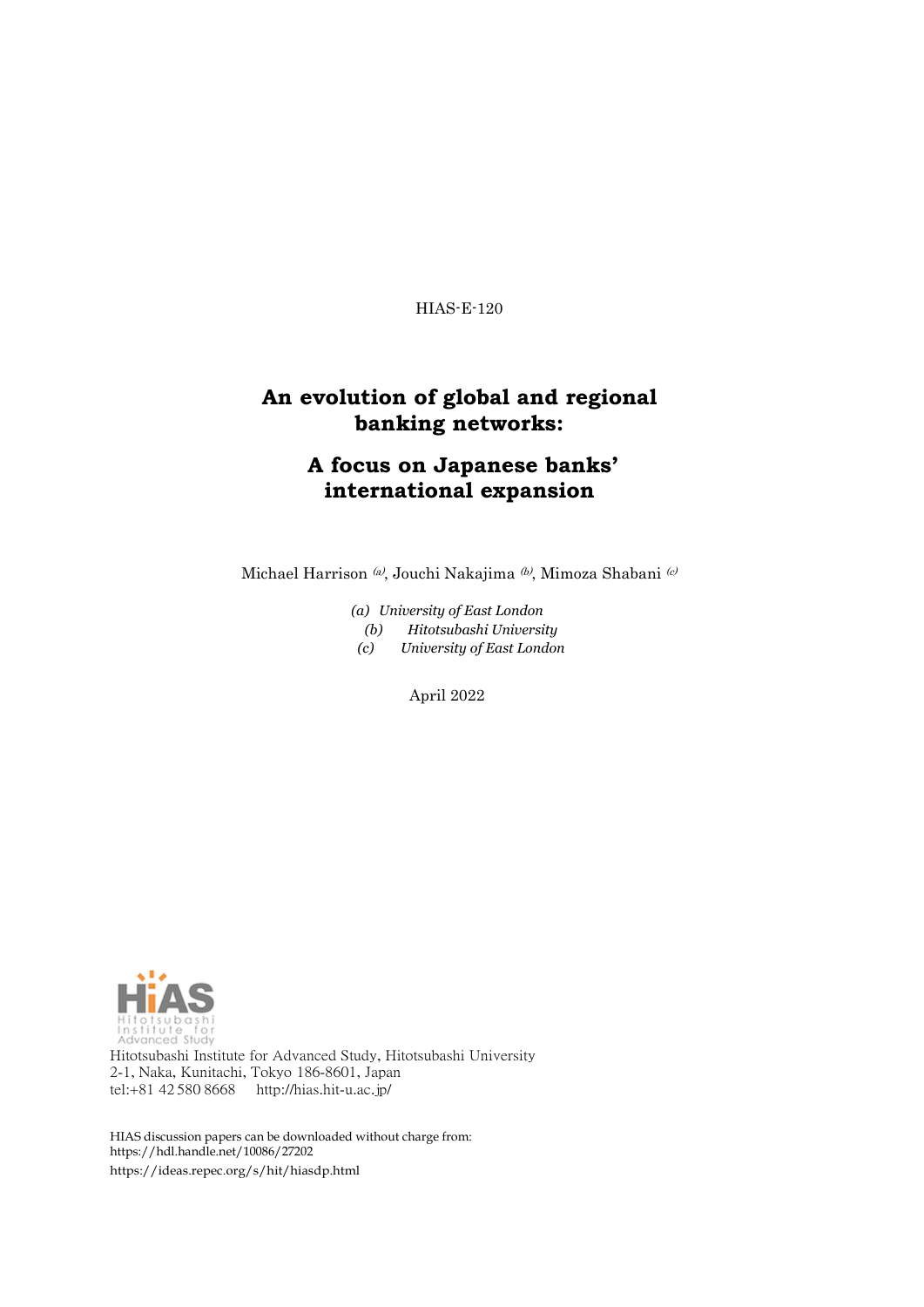# **An evolution of global and regional banking networks: A focus on Japanese banks' international expansion\***

**Michael Harrison† Jouchi Nakajima‡ Mimoza Shabani§**

## **April 2022**

#### **Abstract**

This paper examines the possible spillover effects of the global and regional crossborder claims of Japanese banks on domestic financial stability. We contribute to the existing literature by constructing a global banking network and applying the Spinglass methodology to detect communities formed within the network. Furthermore, we employ a novel spatial econometric approach, namely, a timevarying spatial autoregressive (SAR) model that captures the evolution of spillover effects over time. Our empirical results point to the dominant role of Japanese banks in the global banking network and the evolution of the East Asian regional banking network. Furthermore, our findings show considerable variation in the degree of influence of both the global and regional banking networks over time.

*Keywords*: banking networks, spillover effect, spatial autoregression. *JEL Classification*: C23, G21, F34, R11.

<sup>\*</sup> Financial support from the Ministry of Education, Culture, Sports, Science and Technology of the Japanese Government through Grant-in-Aid for Scientific Research (No.20H00073) and the Hitotsubashi Institute for Advanced Study is gratefully acknowledged.

<sup>†</sup> Royal Docks School of Business and Law, University of East London.

<sup>‡</sup> Hitotsubashi Institute for Advanced Study, Hitotsubashi University (E-mail: nakajima-j@ier.hit-u.ac.jp).

<sup>§</sup> Royal Docks School of Business and Law, University of East London.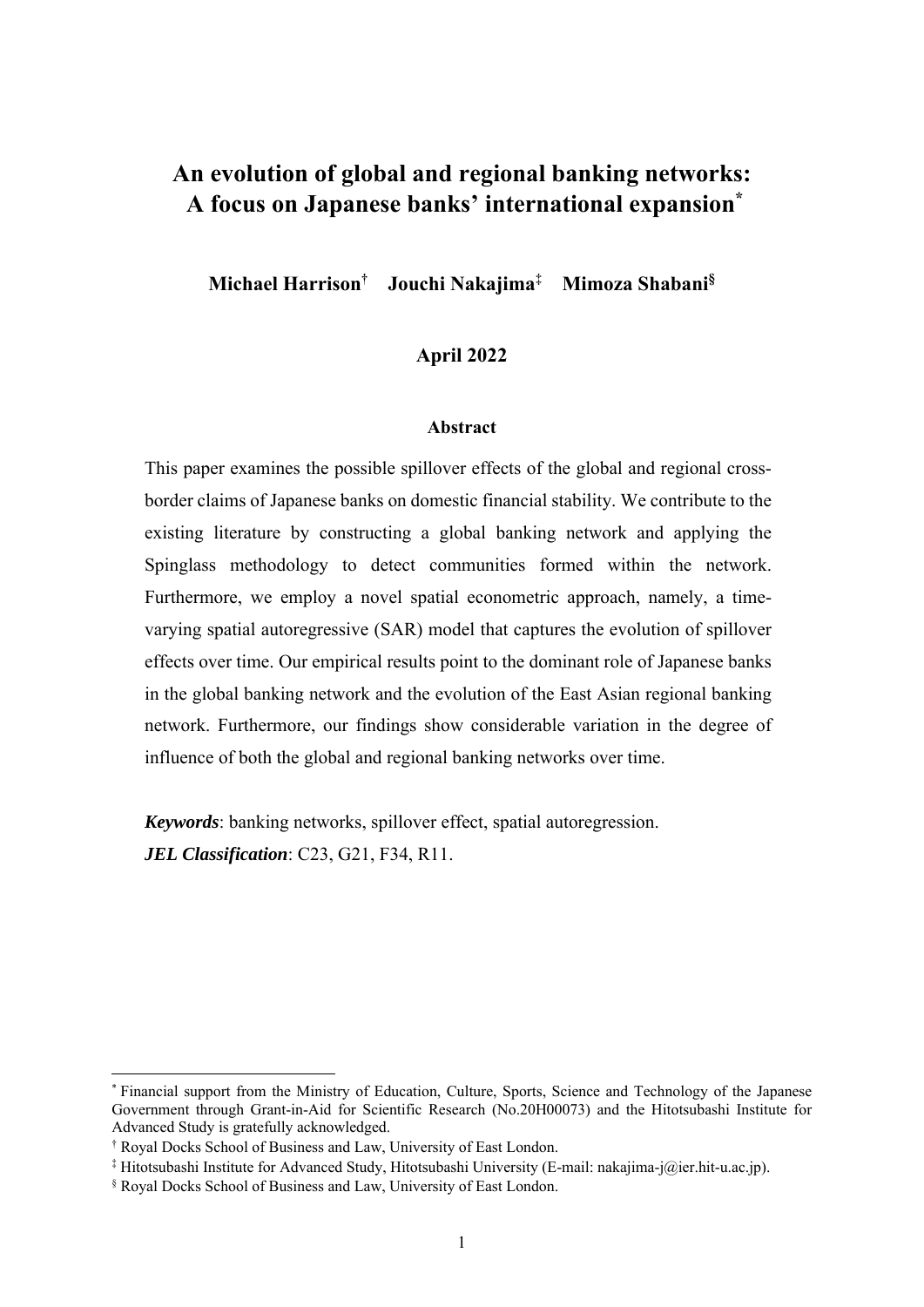### **1. Introduction**

Japanese banks have undergone a significant international expansion since the Great Financial Crisis (GFC) of 2007-2009. Indeed, they are the leading global banks in cross-border lending, with their market share increasing from 7.6% in 2007 to nearly 15% in mid-2019, with a total of nearly \$4.5 trillion of foreign claims. The reach of this expansion is documented to have both a global and regional dimension. In particular, there has been a surge in overseas activities in other Asian countries. The increasing international activities of banks offer important advantages such as risk-sharing and diversification (Allen et al., 2011; Navaretti et al., 2010) as well as profitability opportunities (Hattori and Suda, 2007). However, the increased exposure and reliance on overseas activities renders Japanese banks more vulnerable to external shocks (Bruno and Shin, 2015). This poses financial stability implications, as a crisis can be triggered by banks' international operations rather than domestic fundamentals via financial linkages. Therefore, one possible source of financial instability resides in the structure of Japanese banks' cross-border relationships.

The structure of interconnectedness between financial institutions may indeed play a key role in understanding how financial spillovers can be transmitted across borders through linkages in the banking sector. The GFC highlighted not only that crises can be transmitted to other countries by banking connections (Kalemli-Ozcan et al., 2013) but also revealed the intertwined nature of financial systems (Allen and Babus, 2009). Since then, a growing number of studies have employed a network-based approach to analyze cross-border contagion and the transmission of shocks in intertwined banking systems (Haldane and May, 2011; Hale, 2012; Hale et al., 2016; Tonzer, 2015). In particular, understanding the network structure in which banking systems are connected via cross-border financial claims is crucial for assessing financial stability (Allen and Babus, 2009; Haldane, 2009). From this perspective, when monitoring the financial stability of a given country that is characterized by an international banking system, consideration should also be given to the international dimension of its activities and its interconnections with other banking systems.

To this aim, our study adds to the growing literature on risk contagion<sup>1</sup> in international banking at the country level, focusing on the interconnectedness and role of the Japanese banking system in the international lending market. Although the vulnerability of international

<sup>&</sup>lt;sup>1</sup> Similar to Tonzer (2015), contagion and spillover are used interchangeably to illustrate the transmission of financial distress (stability) between countries by banking linkages.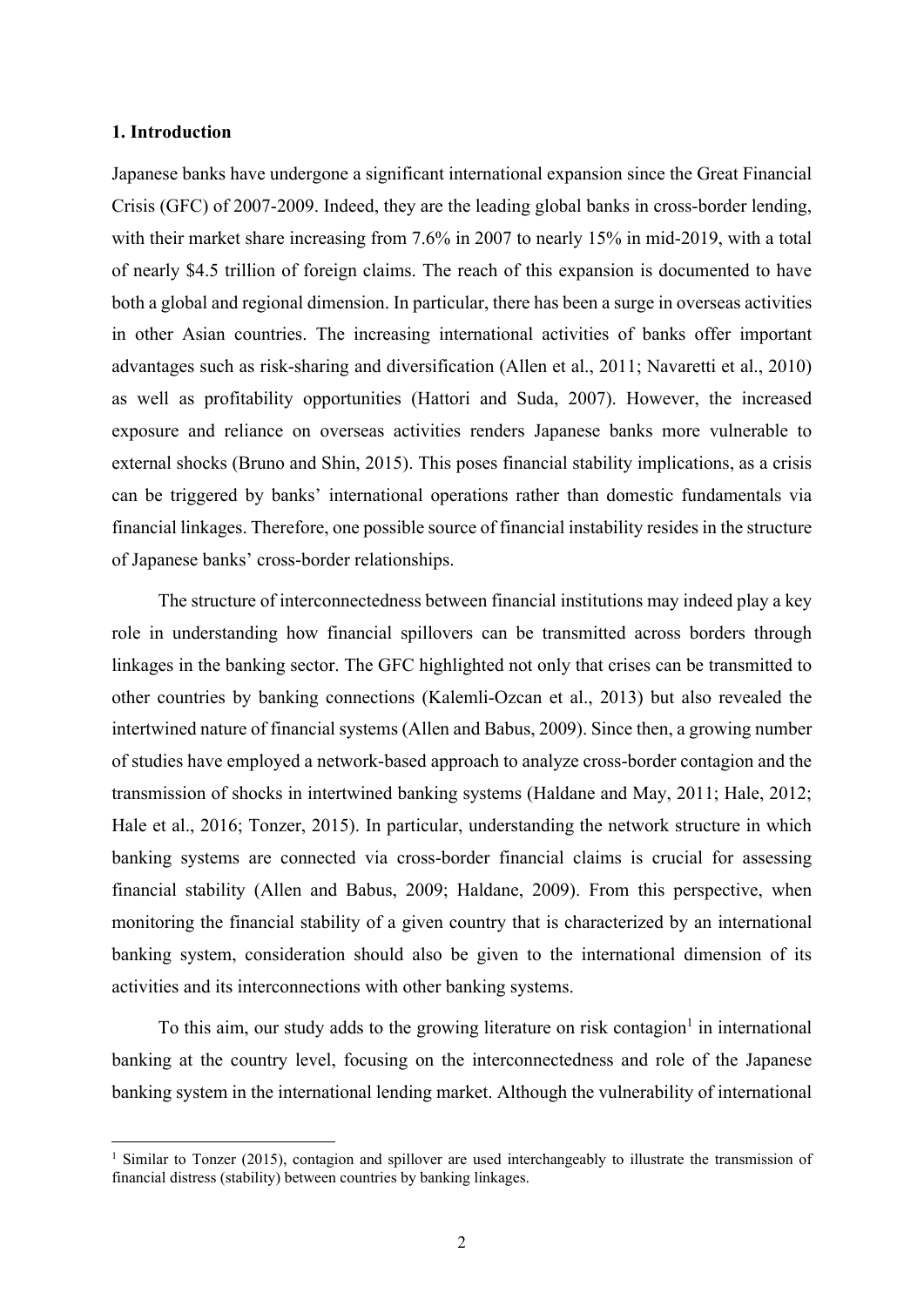activities may stem from the side of both assets and liabilities, in this paper, we focus on asset vulnerabilities in line with the activities undertaken by Japanese banks, which, as suggested by Lam (2013), have increased their holdings of foreign assets while holding their short-term liabilities rather stable. We employ a network analysis approach using cross-border bilateral data from the BIS-consolidated international banking statistics. In addition, we apply a novel econometric analysis, a time-varying spatial autoregressive (SAR) technique, to measure the role and degree of influence of the network on the stability of connected countries via crossborder linkages.

To the best of our knowledge, there is no available study of risk contagion in international banking that employs a time-varying SAR technique. We further add to the originality of the analysis by not only assessing the dominant role of Japanese banks on the global banking network but also capturing their role within the East Asian regional network. The empirical analysis takes several steps. We first construct a global network of banks' crossborder claims consisting of 47 countries available from the BIS banking statistics database over the 2006-2017 period. The network here consists of nodes, which in this paper are countrylevel banking sectors that are connected via links by means of borrowing and lending to each other. The network topology results highlight the changing role of Japanese banks within the network over the sample time period. The relative importance and the level of connectedness, as well as the centrality of the Japanese banking system, have indeed increased in recent years.

From our constructed global banking network, we apply the Spinglass community detection algorithm to detect the clusters formed within the network. A community, or cluster, is a group of nodes with strong cross-border claims against each other relative to the claims to other parts of the network. We find that after 2007-2008, the Japanese banking system serves not only as a global hub but also as a regional hub. Here, we argue that Japanese banks not only play an important role in the regional network by providing liquidity to other East Asian countries but also act as a bridge to connect nodes in the network that are not directly related (Allen and Babus, 2009).

To empirically assess the role of the global banking network on the stability of countries' banking systems, we use a Bayesian estimation approach for the standard SAR model and further extend it to a time-varying SAR model. We first apply the methodology to a global network, which consists of 22 countries due to data availability, as well as the regional network, consisting of five countries. Our empirical results suggest that in the post-2013 period, there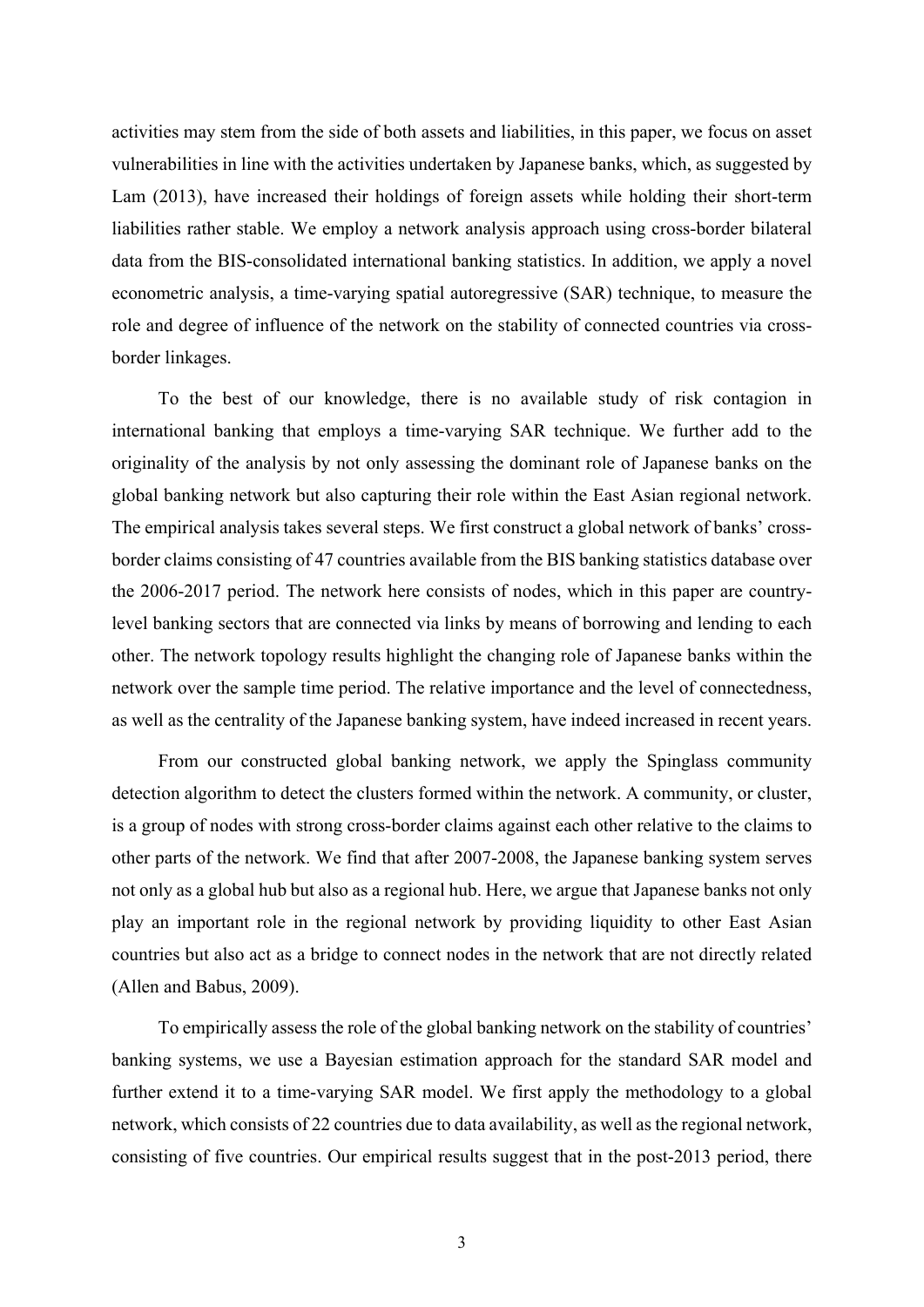was not only an increase in cross-border lending by global banks but also an increase in the influence of the network on banking stability across countries. We also find positive spillover effects when the model is applied to the regional network. However, the empirical results also capture the negative spillover effects that arise during periods of financial distress, such as those during the GFC and the period of the sovereign debt crisis. The dynamic structure of the banking network, coupled with the role Japanese banks have on both global and regional networks, provides crucial insights for policymakers in maintaining (or monitoring) financial stability.

The paper is structured as follows. Section 2 reviews the relevant literature followed by the background and some stylized facts on the international activities of Japanese banks in Section 3. Section 4 provides a network analysis for both global and regional banking. Section 5 describes the model and reports the empirical results, including robustness checks. Section 6 provides a conclusion.

#### **2. Literature review**

The international banking literature has widely explored the role global banks have in transmitting shocks to and across countries. Peek and Rosengren (1997, 2000) show how a shock originating in the Japanese domestic economy during the 1990s was transmitted overseas to the U.S. via the banking system. Using bank-level data, these studies suggest that the liquidity shock of the foreign affiliates of Japanese banks in the U.S. negatively affected real economic activity in the U.S. Furthermore, other studies provide evidence of how global shocks can be transmitted to individual countries. Schnabl (2012) shows how a liquidity shock resulting from the Russian default of 1998 was transmitted to Peru. Using a novel dataset on the interbank market, the study illustrates how the liquidity shock received by international banks led to a decline in lending to Peruvian banks. Consequently, this had a negative impact on credit provision to Peruvian firms. Alegria et al. (2017) document the spillover effect of the global liquidity shock, which emerged following the global financial crisis of 2007-2009, on the Chilean banking system. They show how the tightening of the international lending market led to Chilean banks that had relied on foreign funding to incur higher borrowing rates. Similarly, Aiyar (2012) shows how the global credit supply shock, due to the occurrence of the global financial crisis, had a negative impact on the UK domestic lending market. The contraction in domestic lending to firms and households was higher for banks that were more dependent upon foreign funding. Other studies have shown how the GFC (global shock) that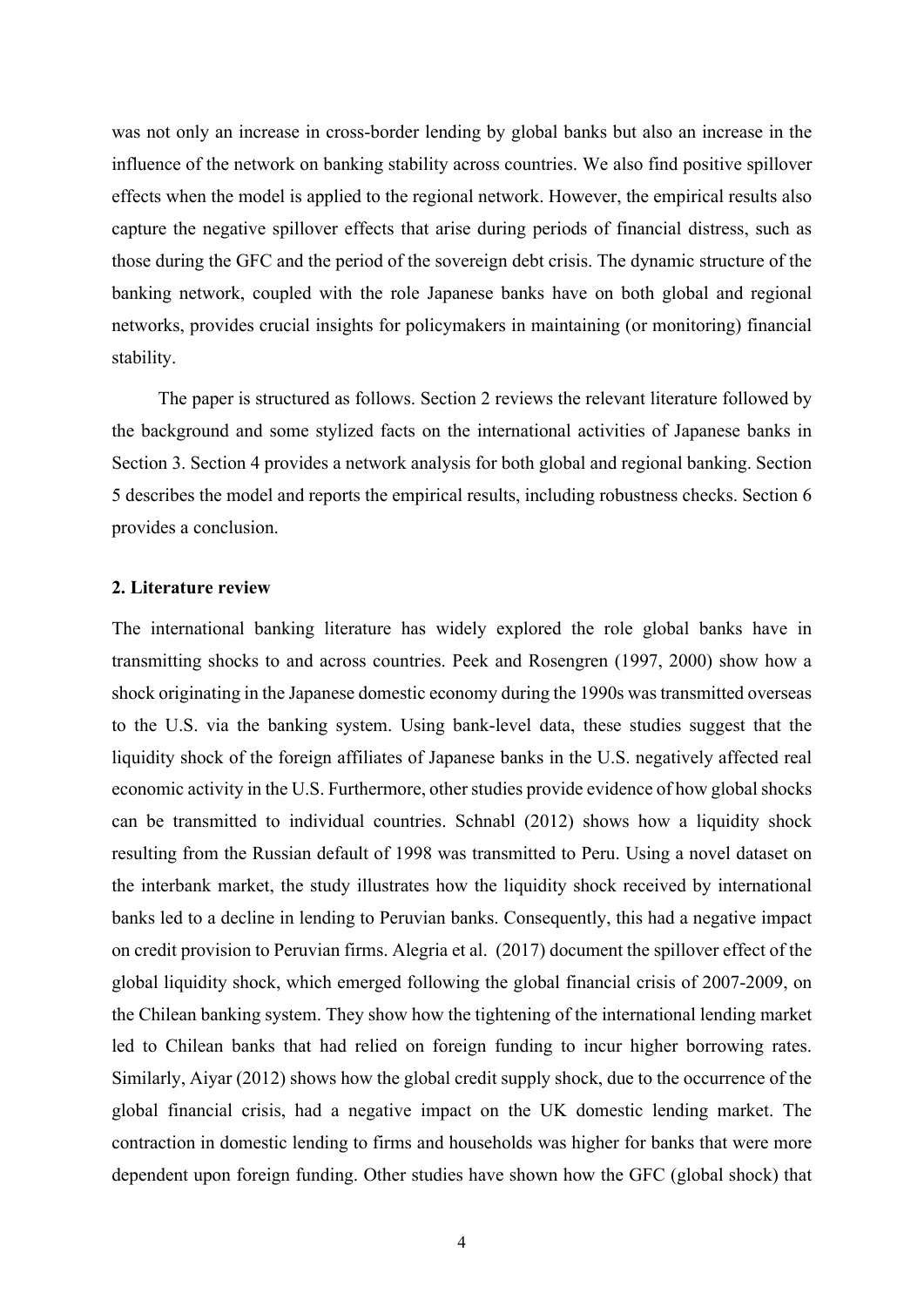originated in the U.S. was transmitted across countries by banking systems. Cetorelli and Goldberg (2011) study the channels by which global banks transmitted shocks to a number of emerging economies in Asia, Latin America and Europe during 2007-2009. The authors show that cross-border bank lending significantly declined in the region, resulting in a fall in the domestic loan supply in emerging markets.

These studies mainly focus on the role of global banks in transmitting shocks abroad; that is, spillovers to host market(s) arise via either the operations of foreign banks or the reliance of their domestic banks on foreign funding. In this way, the studies indicate the channels through which a financial shock, global or linked to an individual country, would dry up credit provision in the host economy when global banks operate. Kamber and Thoenissen (2013) examine the international transmission of financial shocks in an international real business cycle model. They develop a two-country real business cycle model, the UK and U.S., to analyze the transmission of shocks during the 2007-2009 financial crisis. They find that greater exposure to overseas economies by lending to foreign firms leads to greater spillover effects of foreign financial shocks being transmitted to the home economy. In contrast, Puri et al. (2010), in their study of the spillover of the 2007-2009 crisis to the German lending sector, find that after the onset of the crisis, one of the main German banks, Landsbanken, was directly exposed to subprime assets in the U.S., leading the bank to incur major losses. Puri et al. (2010) find that savings banks that were linked to Landsbanken reduced lending more than other saving banks with no exposure. Cao et al. (2017) show that a liquidity shock can be transmitted to the parent bank via exposure to countries in crisis via cross-border ownership bank linkages, with reference to the European sovereign debt crisis in 2010. Using subsidiary bank-level data to connect banks located in countries experiencing a crisis, such as Greece, Ireland, Italy and Portugal, with banks operating in all other European countries, they find that banks with higher ownership ties to those banks in the countries experiencing a crisis were associated with a lower growth lending rate during the crisis than banks with no exposure.

However, these studies examine shock transmission only via direct exposures and do not consider the characteristics of the wider network created by global banks in which contagions can spread. The financial network literature that studies the effect of network connections on financial stability highlights the role of banks with interlinked balance sheets in generating contagion. Earlier research by Allen and Galle (2000) and Freixas et al. (2000) suggest that the greater the connections formed—up to a complete network—in the interbank market, the more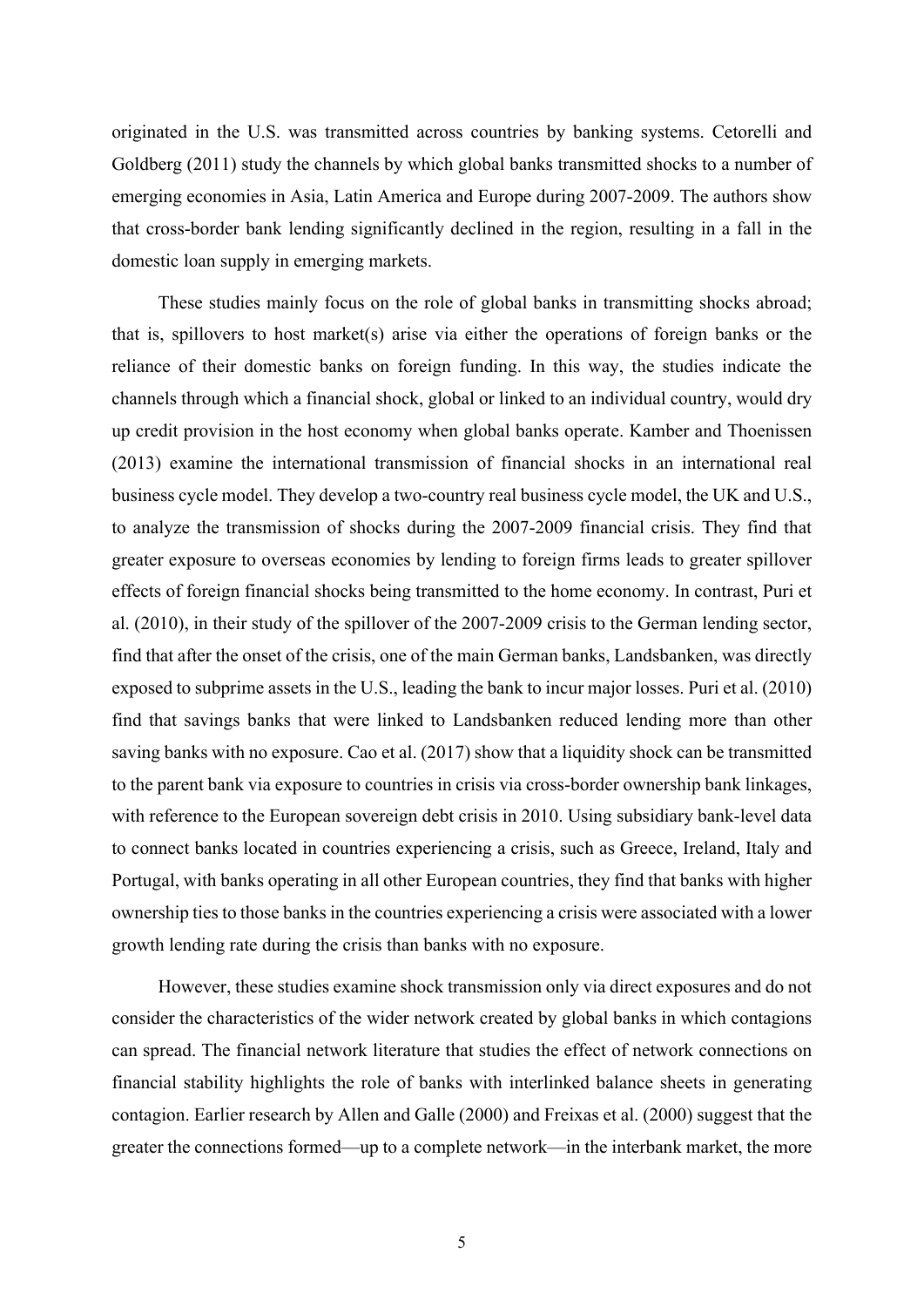resilient the system is to the propagation of a shock. Neir et al. (2007) extend the model by Allen and Galle (2000) by conducting simulations in a random network. They find a nonmonotonic relationship between connectivity and contagion. Other studies have conducted a network analysis of global banks, analyzing the network characteristics of global banking networks. Minoui and Reyes (2013) use BIS locational data to construct a global network of the interbank market for the 1978-2009 period. They analyze the features of the network and find that connectivity is relatively unstable; it rises before a financial crisis and falls thereafter. A number of studies have analyzed the structure of the global financial market network (Cerutti and Zhou, 2017; Chinazzi et al., 2013; Hale, 2012; and Hale et al., 2016)<sup>2</sup> with reference to the 2007-2009 crisis and found similar results to those of Minoui and Reyes (2013). Cerutti and Zhou (2017, 2018), on the other hand, find that while connectivity through the global banking network declined following the crisis, some parts of the network became more regionally linked. In particular, Cerutti and Zhou (2018) find that the regionalization trend, for which connectivity has increased among noncore banking systems, has been driven by countries such as Australia, Canada, Hong Kong and Singapore. The study finds that the principal determinants of the observed regionalization trend in the global banking network are mainly the retrenchment of European banks and the role of regional factors, such as geographical and cultural factors. Considering these findings, the authors argue that the increased regionalization process may not be a transitional phenomenon. Therefore, the topology of the regional network could be vital to analyze in addition to the global banking network when assessing the vulnerability of cross-border linkages to financial stability. The literature on regional network analysis is very limited. Alves et al. (2013) construct a network of European interbank markets using the aggregate bilateral exposure among 53 large European banks. Peltonen et al. (2015) construct a macronetwork including both country banking linkages and sectorial-level linkages, by which each banking system is linked to the other sectors of the economy, for 14 European countries. However, to the best of our knowledge, there are no studies that construct a regional network that focuses on East Asia.

Another strand of literature on network analyses conducts country-specific studies to analyze financial contagion mainly using simulation techniques to examine the effect of the failure of an individual bank on financial stability. Upper and Warm (2004) study the German

<sup>&</sup>lt;sup>2</sup> Chinazzi et al. (2013) use international portfolio investment flows to analyze the topology of the financial network. Hale (2012) and Hale et al. (2016) use syndicated loans to construct a yearly global network of interbank market, while Cerutti and Zhan (2017) use BIS consolidated data supplemented with bank level data.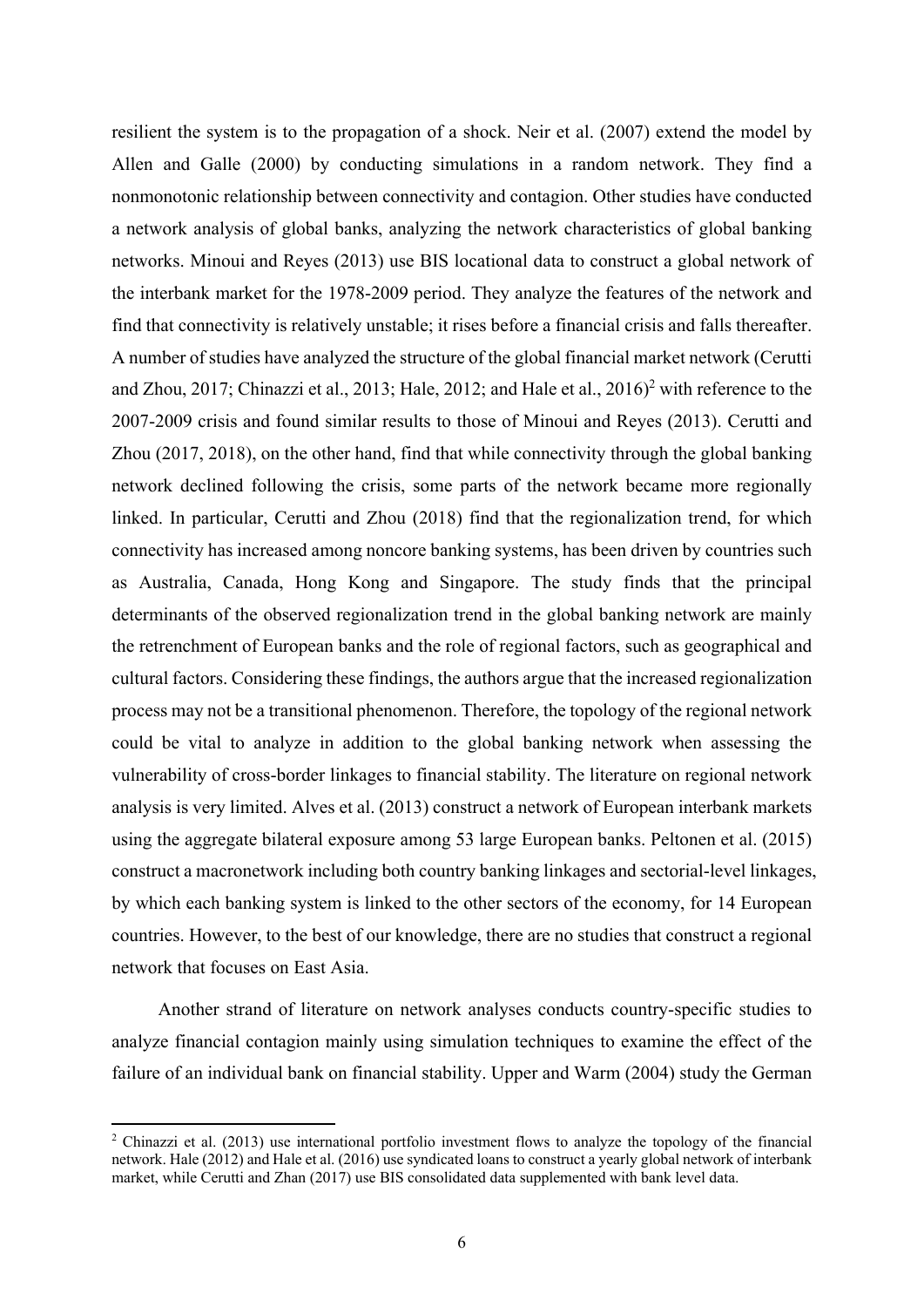interbank market, Furfine (2003) studies the linkages of U.S. banks, Wells (2004) focuses on the UK interbank market, and Imakubo and Soejima (2006) study the Japanese interbank money market. However, these studies are restricted to an individual country and focus on country-level financial linkages and, hence, do not consider the contagion that may arise via cross-border banking linkages.

Cihak et al. (2011) study the effect of the international financial connectedness of an individual country's banking sector on domestic financial stability using both simulation and econometric techniques. They construct a global banking network using BIS locational data and estimate the likelihood of a banking crisis in a particular country, taking into account the interconnectedness of the country's banking sector in the network. Both methodologies suggest an "M"-shaped relationship between the interconnectedness of a country's banking sector and financial stability. In this study, the degree of interconnectedness used in the empirical estimations is a centrality measure obtained from the network analysis.

Tonzer (2015) also incorporates the network structure to study whether cross-border linkages facilitate spillovers within a network consisting of 18 country-level banking systems. The study uses a spatial econometric technique, including a spatial interaction term, to analyze the spillovers of instability of interconnected banking systems using confidential BIS locational data. The results suggest that there is a positive spillover effect for banking systems that are connected via cross-border linkages with countries that have stable banking systems, and vice versa. Therefore, the bilateral positions of cross-border linkages at the country level are an important indicator of financial stability.

We build on these papers to provide empirical evidence of the role of the global banking network on the stability of the banking sectors within the network. The originality of our research stems mainly from three aspects. First, the empirical model we employ, to the best of our knowledge, has not been used in international banking to analyze network spillover effects. Second, we capture the prominent and increasing role of Japanese banks in the global banking network in providing liquidity. Third, we provide empirical evidence of the existence of an East Asian regional network and assess the role Japanese banks play.

#### **3. Japanese banks international expansion background**

During the 1980s, Japanese banks were among the largest in the world and dominated the international lending market. While their overseas activities were dispersed globally, such as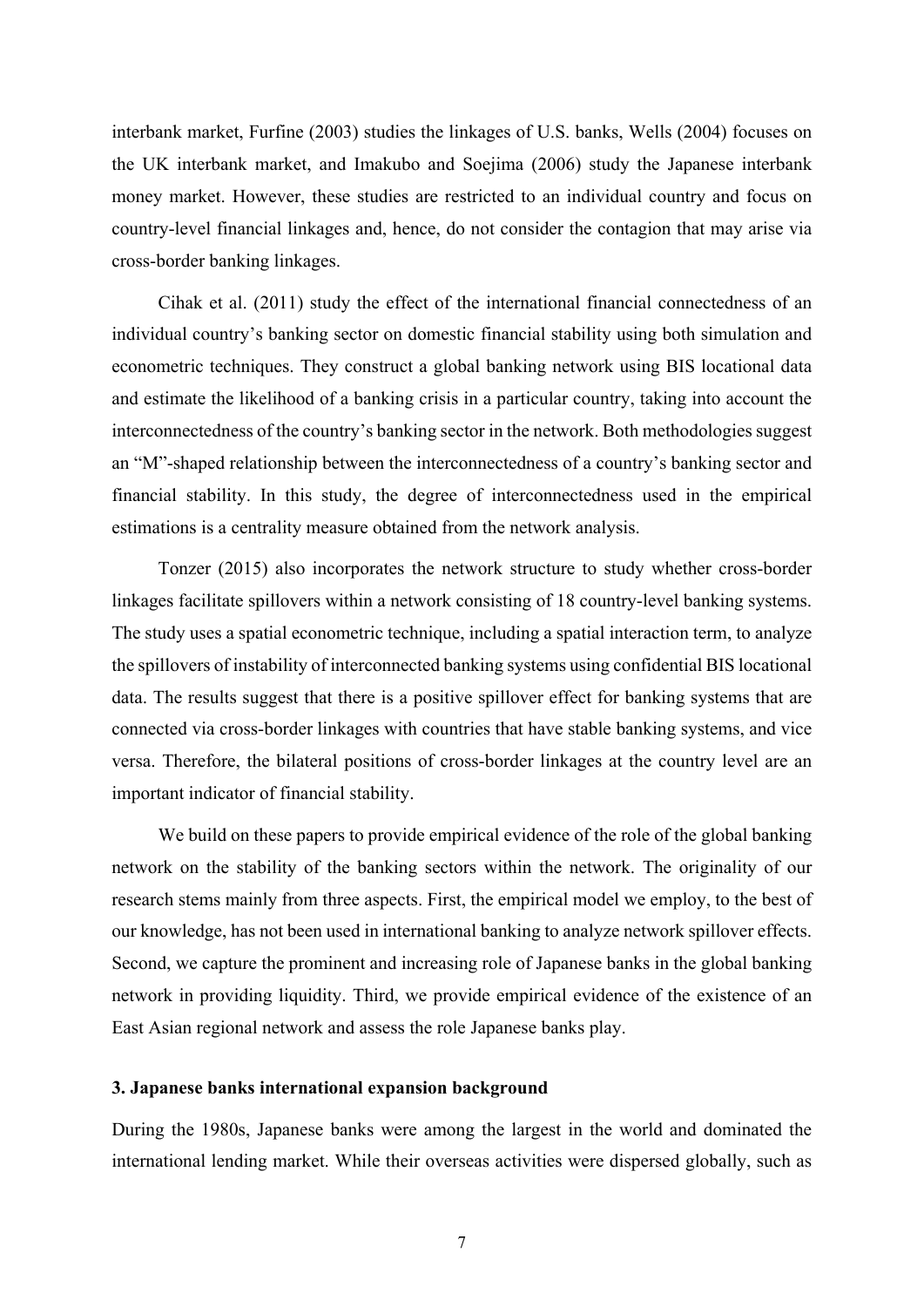in Southeast Asia, Latin America and Europe, their dominant presence was in the U.S. (Peek and Rosengren, 1999). However, following the country's stock market crash in the early 1990s, Japanese banks faced major financial problems that reduced their ability to maintain their leading role in international markets. Indeed, Japanese banks had to withdraw from their international activities and significantly reduce their presence in the U.S. market. The implications of the substantial decline in loan provision activities of Japanese banks were farreaching for the U.S. credit market and the real economy (Peek and Rosengren, 1997, 2000).

In the aftermath of the financial crisis that hit the Japanese economy and subsequently its banking sector, the country's main banks ceased their U.S. activities but expanded in the Asian market. Given the booming economic conditions in Asia during the mid-1990s, Japanese banks sought an opportunity that could help them revive their financial positions. However, in a dramatic turn of events, the Asian crisis in 1997 proved to be detrimental to the health of Japanese banks. These trends are evident in Figure 3.1, which shows the foreign claims of Japanese banks in a number of selected Asian countries. Hong Kong and Singapore were the largest countries in which Japanese banks had lent during the 1990s. Faced with an increasing number of nonperforming loans in the Asian market, Japanese banks had to again cease their international operations and return to the domestic market.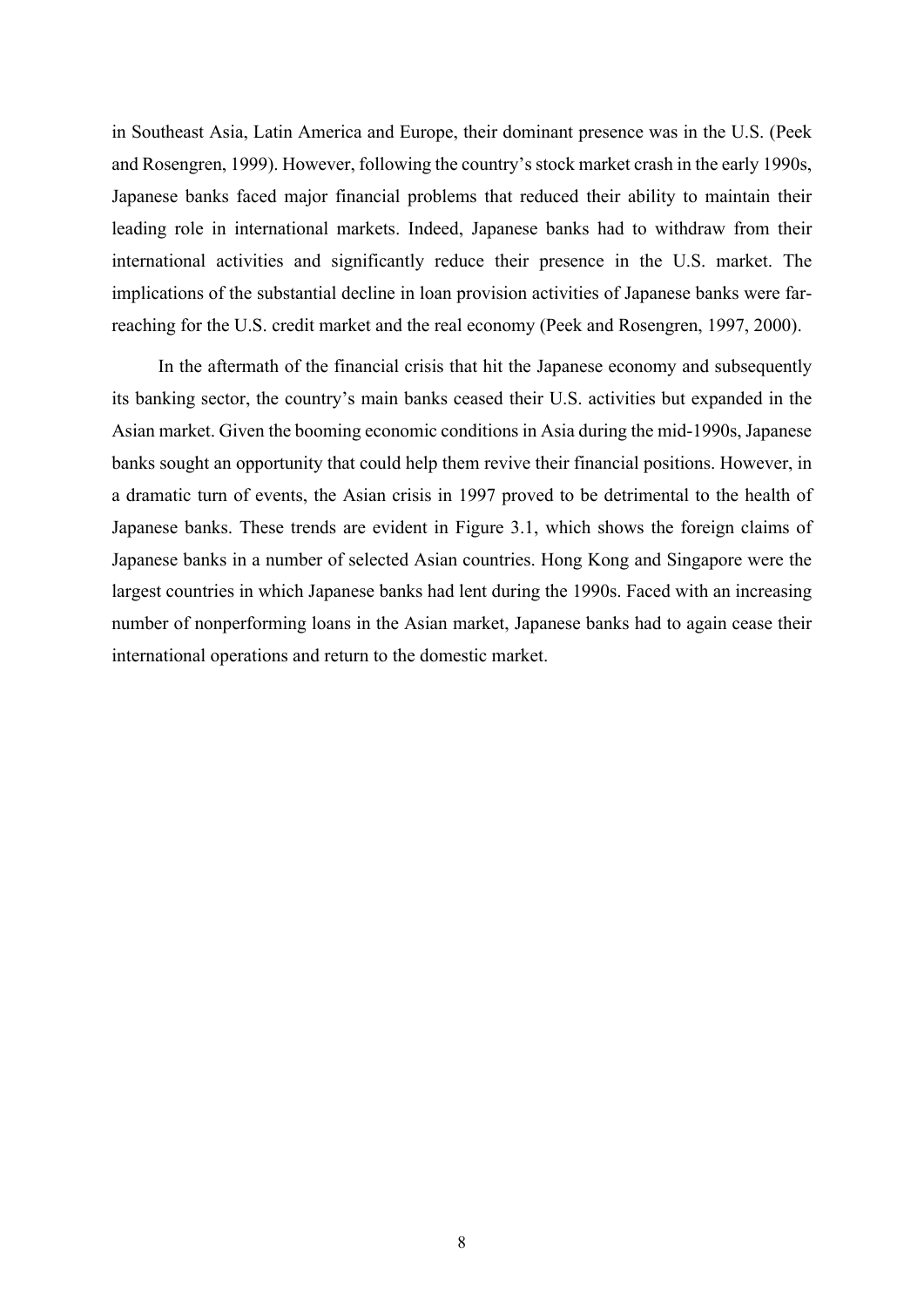

**Figure 3.1: Japanese banks' cross-border exposure to selected Asian countries** 

Source: BIS Consolidated Banking Statistics.

Following the retrenchment from foreign activities (markets) in the aftermath of the crisis, Japanese banks, which had become largely domestically oriented, had fully recovered by the mid-2000s. Moreover, financial health had improved considerably, so much so that during the GFC, it was the Japanese banks that came to the rescue of some of the world's largest banks (Shabani et al., 2016; IMF, 2015). While the Japanese economy was indeed hit by the financial crisis of 2007-2009, mainly via exports, its banking sector proved to be resilient. In what followed, Japanese banks then revived their overall international position. Indeed, as seen from Figure 3.2, cross-border lending continued to grow, while other countries, such as the United Kingdom, France, the United States and Germany, reduced their lending, reflecting the aftermath of the crisis. In relation to regional activities, Japanese banks also increased their claims toward most Asian countries, such as Hong Kong, China and Singapore, as is evident in Figure 3.1.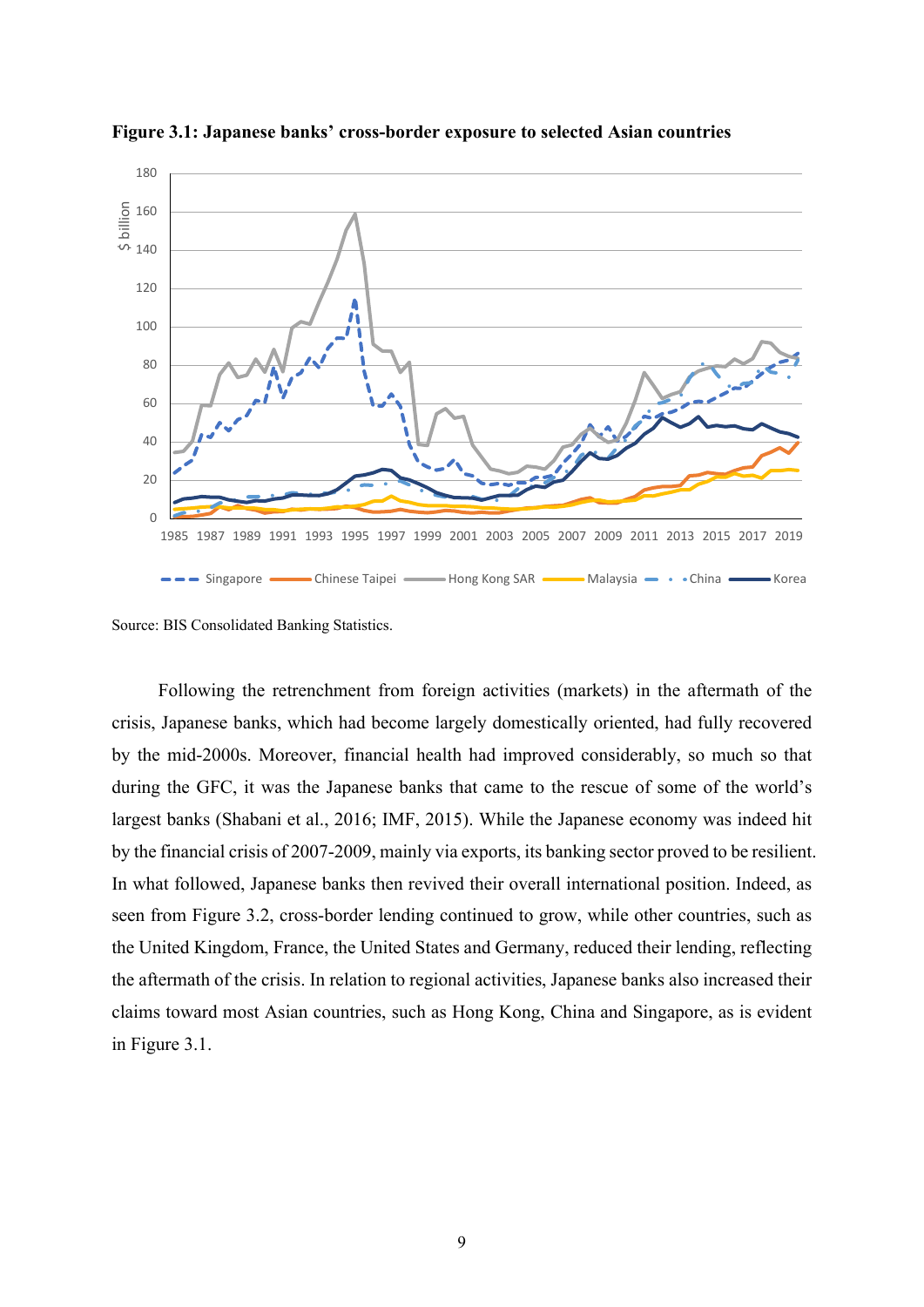

**Figure 3.2: Cross-border claims against all counterparties**

Source: BIS Consolidated Banking Statistics.

Figure 3.3 shows the countries and sectors for which Japanese banks have the largest cross-border exposure, at the end of 2019. The U.S. remains the largest recipient of foreign claims of Japanese banks at a global level, with a total of \$1.8 trillion. Approximately 62% of foreign claims are against the nonbank private sector, including nonbank financial institutions, households and nonfinancial corporations. However, positions with nonbank financial institutions account for approximately 25% of total foreign claims. In contrast, while Japanese banks also appear to have large claims, to the size of \$618 billion, toward the Cayman Islands, more than 99% of the claims are against the nonbank private sector, including nonbank financial institutions.<sup>3</sup> Other countries that Japan holds claims against include some of the main European countries, including France, the UK, and Luxembourg, as well as Asian countries, such as China, Singapore, and Thailand. Furthermore, Canada and Australia both appear to be in the top 10 countries for which Japanese banks have sizable cross-border claims. Figure 3.3 also reveals that, overall, most of the Japanese cross-border claims are held toward the nonbank

<sup>&</sup>lt;sup>3</sup> Aldasoro et al. (2020) suggest that the large claims that Japanese banks have toward the offshore nonbanking sector could reflect the banks' holdings of structured assets, namely, Collateral Loan Obligations (CLOs). According to FSA (2019) Japanese banks holdings of CLOs amounted to \$107 billion, as of the end of 2018.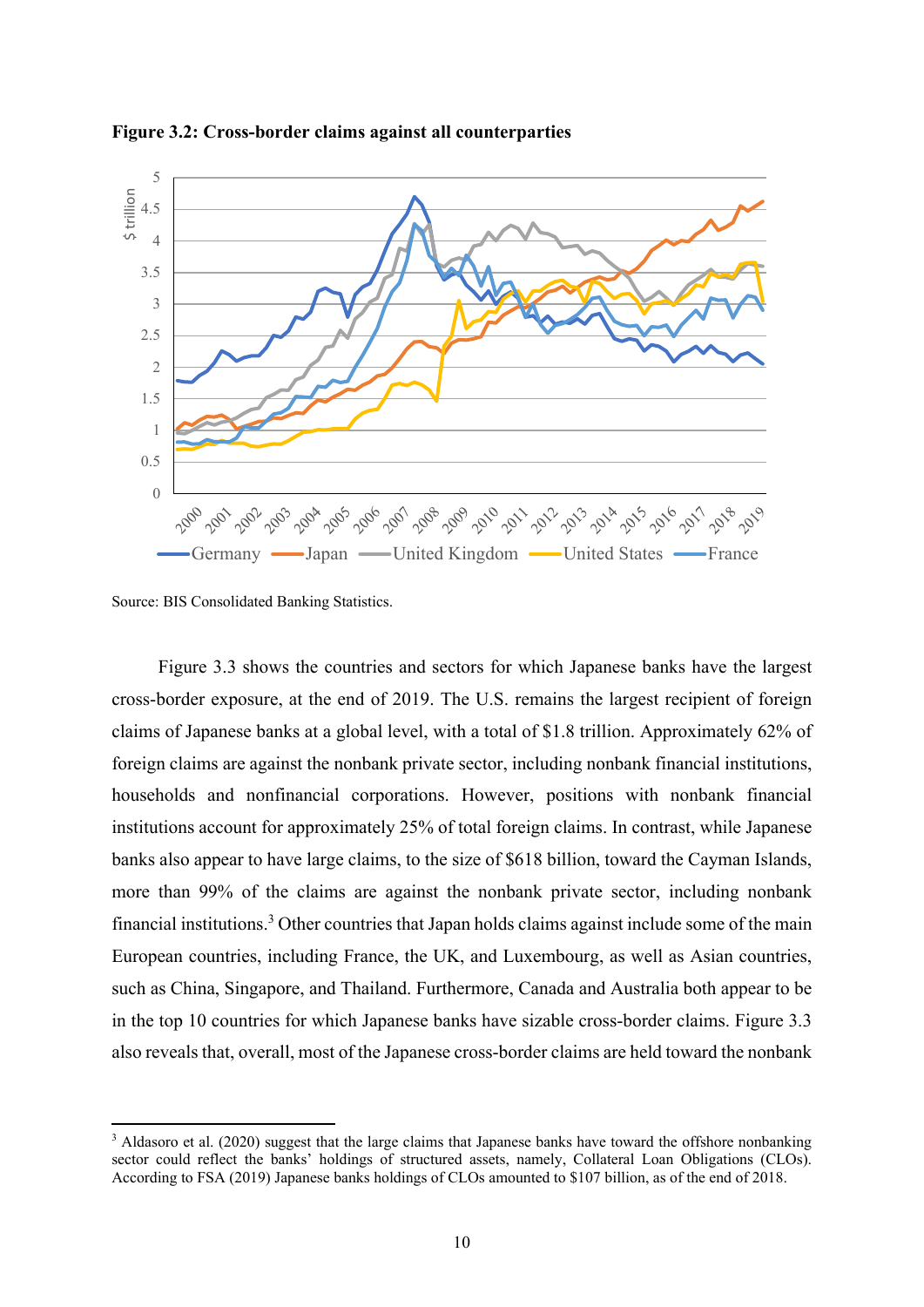private sector, with the exception of China, where the banking sector is the largest recipient sector.



**Figure 3.3: Consolidated foreign claims of Japanese banks, against counterparty country and sector, 2019.** 

The international expansion of Japanese banks is also reflected in the revenue generated by these activities in proportion to the total revenue activities. Figure 3.4 depicts an increase in the overseas revenue generated by the country's largest three banks, namely, Mitsubishi UFJ, Mizuho and Sumitomo Mitsui. In addition to their resilience during the GFC and hence their strong financial position, other domestic factors may explain the surge of overseas activities by Japanese banks. Indeed, the lack of domestic growth opportunities (Lam, 2013) coupled with the quantitative easing measures undertaken by the Bank of Japan, whereby lowering longterm interest rates and flattening the yield curve, gave banks more incentive to search for yield abroad. Another proposed argument in the literature is the retrenchment of European banks (Lam, 2013; Cerutti and Zhou, 2018), particularly from Asia, further adding to the incentives of Japanese banks to increase cross-border lending, especially in the region. The retrenchment

Source: Authors' own calculations based on data from BIS; Consolidated Banking Statistic; Ultimate risk basis. Notes: Foreign claims are presented as a percentage of each sector to the total foreign claims. The figure includes the top 10 countries that have received the largest amount of cross-border lending from Japanese banks.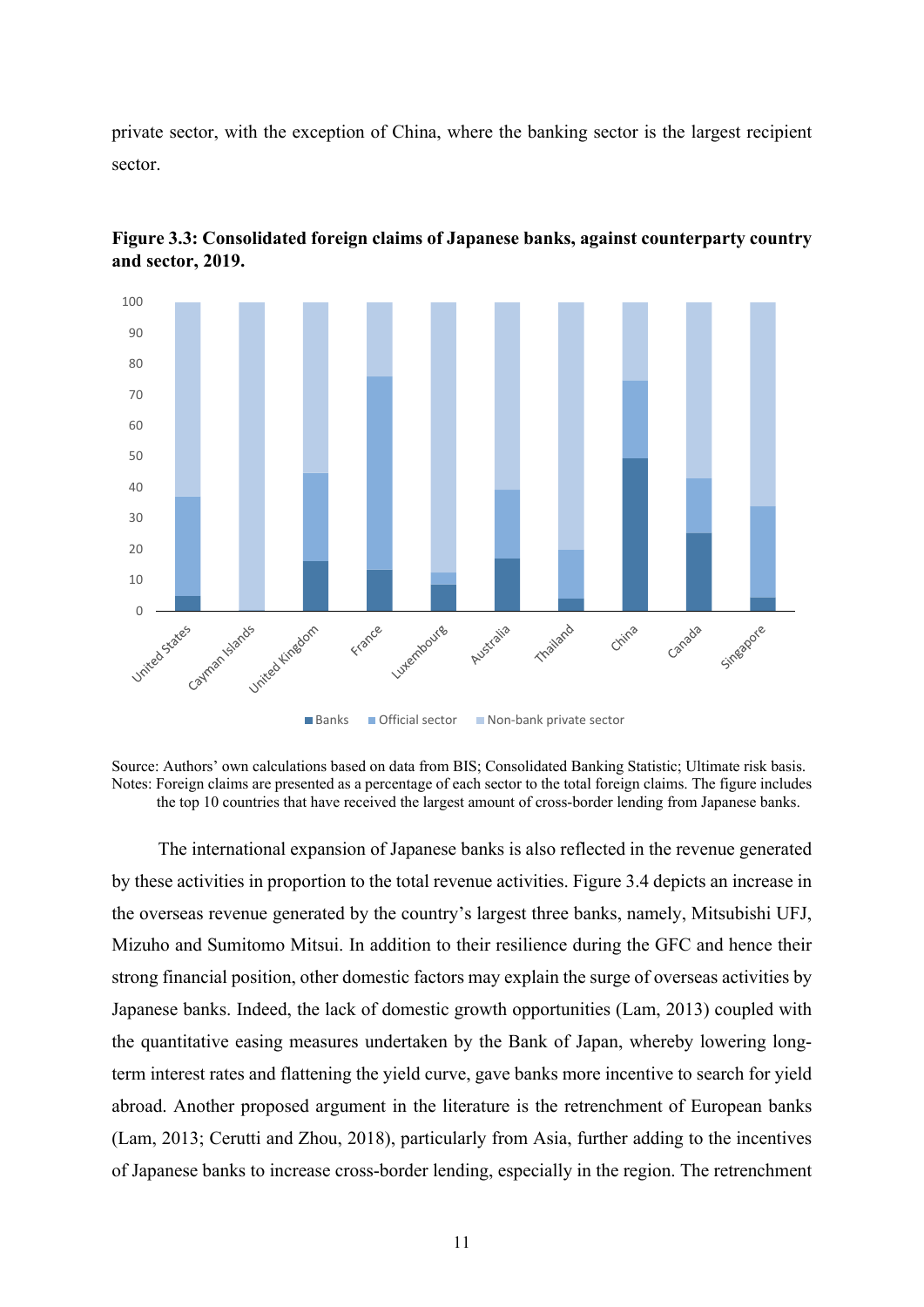of European banks is also captured in Figure 3.4, which shows that the share of overseas revenue declines in the aftermath of the 2009 financial crisis and the later European Sovereign Debt crisis.



**Figure 3.4: Overseas revenue as a percentage of total revenue for main banks in selected countries** 

Source: Bloomberg; Authors' own calculations.

Notes: The share of overseas revenue to total revenue is calculated by using bank-level data for the largest banks in each country. For Japan, data for Mizuho, Mitsubishi and Sumitomo banks are used to construct the total overseas revenue generated by these banks to total revenue. Figures for 2006 represent data for only Mitsubishi and Sumitomo banks, as there are no data available for Mizuho bank. For Germany, due to data availability, only Commerzbank and Deutsche Bank are used in the calculations. Data for both banks are available only from 2009 to 2018. For France, data represent the revenue reported by Societe Generale, BNP Paribas and Credit Agricole. Data for Credit Agricole for 2009 are not available. For the United States, data on Bank of America, Citigroup and JPMorgan Chase are obtained and available from 2009. For the calculations of the United Kingdom, the share of overseas revenue data on Barclays, HSBC and Natwest Group were used. The figure for 2009 represents data for Barclays and HSBC only.

#### **4. Network analysis**

### *4.1 Data*

Network representation of the international banking system requires cross-border bilateral claims that banking entities have on each other. While the scarcity of data that tracks the foreign activities of large global banks is well documented in the literature (see, for example, Cerutti et al., 2011; Hale et al., 2016), the BIS International Banking Statistics reports cross-border bilateral exposure for BIS reporting banks on an aggregate country basis. The BIS compiles and reports these data on both a locational and consolidated basis.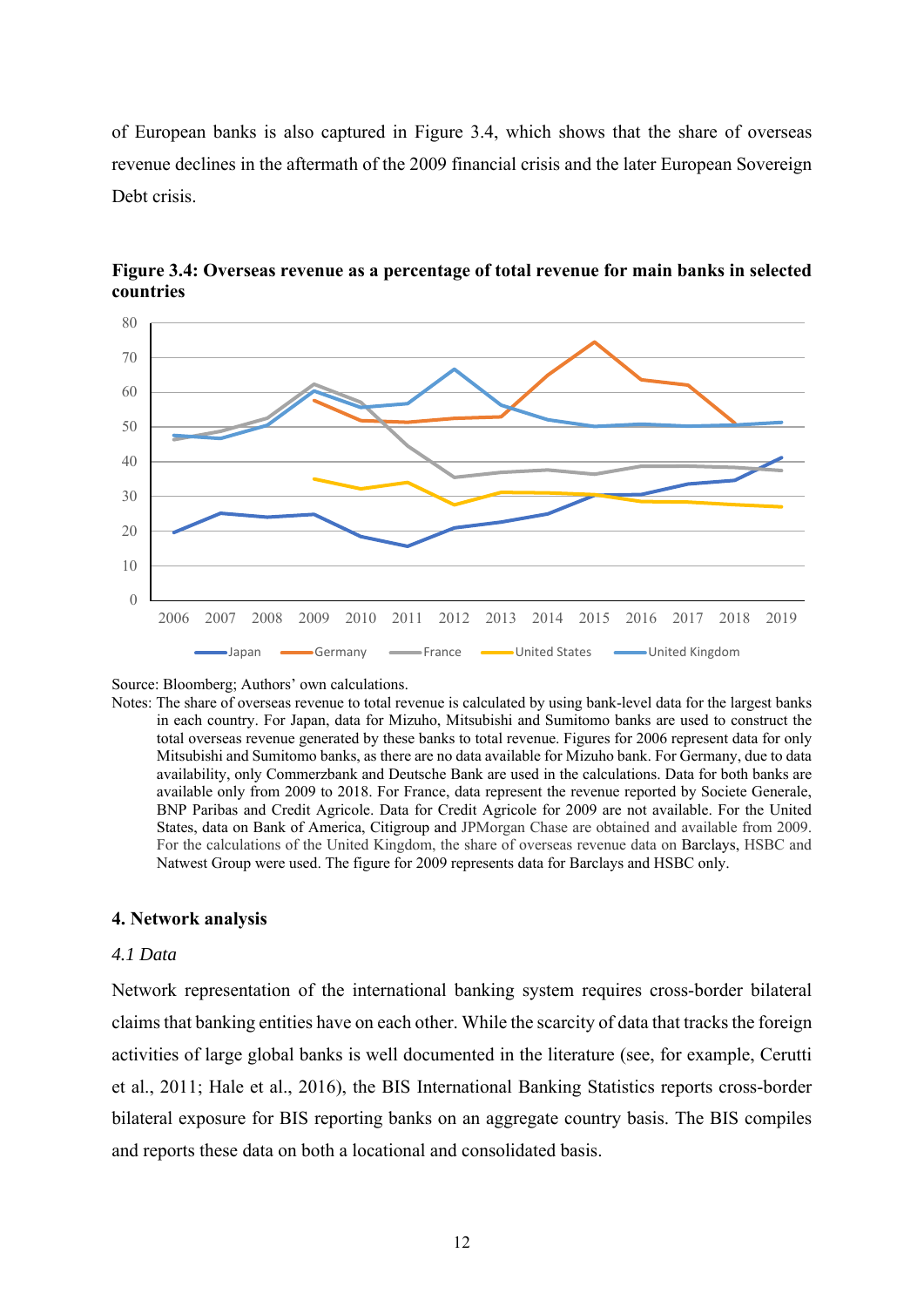The Consolidated Banking Statistics (CBS) report consolidates gross foreign claims of global banks headquartered in 31 reporting BIS countries. Global banks can make cross-border loans directly via their headquarters in the home country, or they can set up deposits taking foreign affiliates in the form of subsidiaries or branches in various host countries across the globe. Therefore, foreign claims reported in the CBS consist of cross-border claims on unaffiliated foreigners (via headquarters) and local claims of foreign affiliates on borrowers in the country where the affiliate resides. The CBSs are published on an immediate borrower basis and an ultimate risk basis. The former identifies the location of the immediate counterparty, whereas the latter records where the ultimate risk lies in the instance that it does not rest with the immediate counterparty. For example, claims of a UK bank that are guaranteed by a Japanese bank are recorded as claims against the Japanese banks.

The Locational Banking Statistics (LBS), on the other hand, report cross-border claims of global banks on a residence basis. The dataset captures cross-border assets and liabilities of banks located in 47 reporting BIS countries vis-a-vis counterparties in more than 200 recipient countries. Indeed, data are recorded based on the residency of a reporting bank corresponding to the national accounts and balance of payment methodology.<sup>4</sup> In this way, the external positions of banking systems are unconsolidated, and hence, the intergroup positions are not netted out as in the CBS.

Both the CBS and LBS datasets are presented on an aggregate country level rather than at the individual bank level. Therefore, by "banking system", we refer to the cross-border positions, both asset and liabilities, of individual banks that are part of the banking system of the reporting country. However, the different methodologies used to collect both datasets can indeed help clarify what is meant by a "banking system." For example, the LBS records the bilateral cross-border lending of banks located in a BIS-reported country regardless of banks' nationality,<sup>5</sup> in which case lending by a Japanese bank's subsidiary in New York would be included in the position of banks in the United States. Therefore, the LBS will include the positions of all banks that operate in the United States and hence are part of the U.S. banking system. However, in the CBS, the lending of the same Japanese affiliate located in New York

<sup>&</sup>lt;sup>4</sup> For a more detail overview of the differences between the consolidated and locational banking statistics, see McGuire and Tarashev (2008) and Avdjiev et al. (2015).

<sup>&</sup>lt;sup>5</sup> The LBS do not provide information on the bilateral cross-border positions by nationality of reporting banks.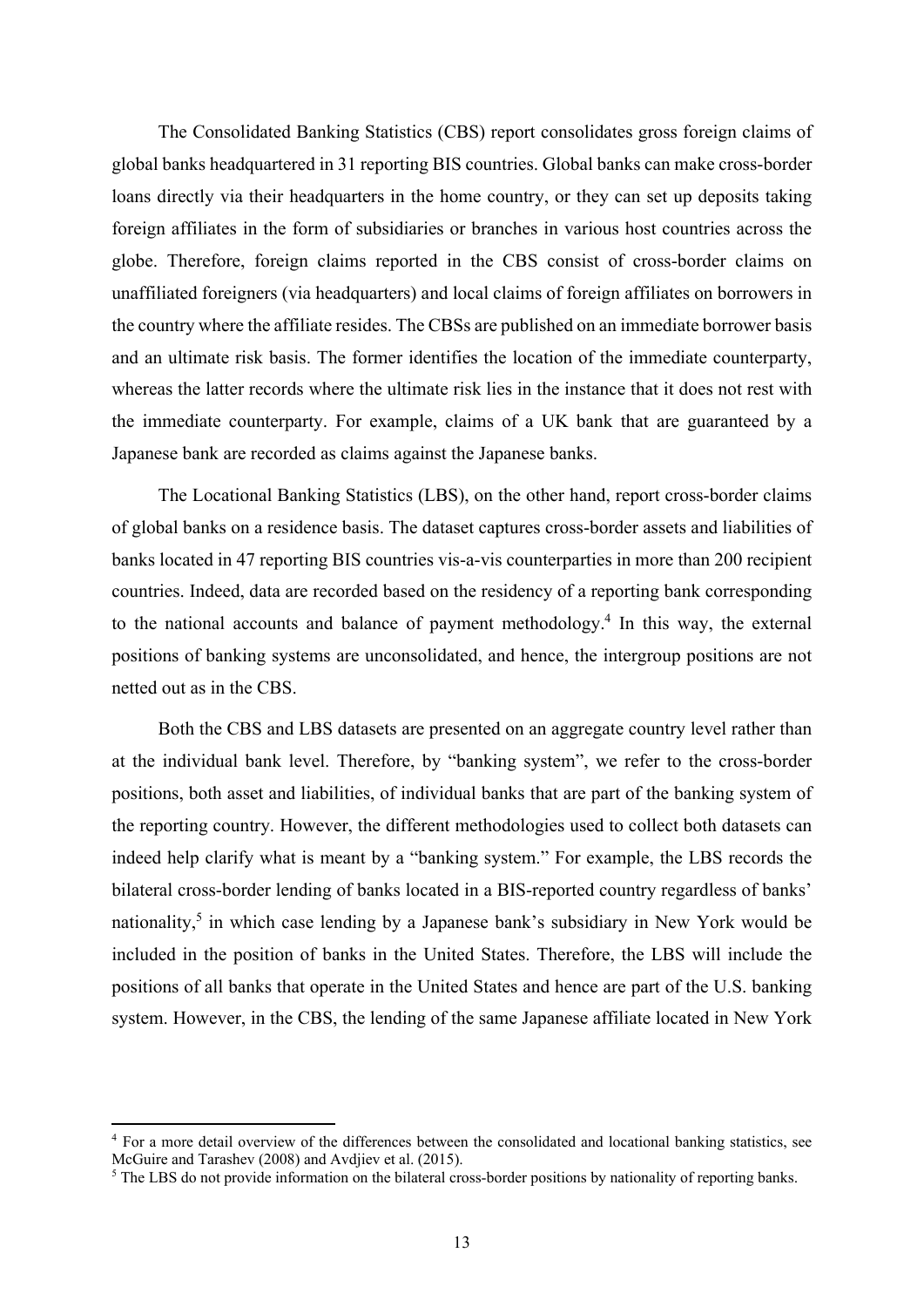will be consolidated and reported by the country where the parent entity is located and hence will be part of the Japanese banking system.

For our paper, the CBS dataset is more suitable mainly for two reasons. First, the CBS captures the exposure of global Japanese banks on a worldwide consolidated basis,<sup>6</sup> and, therefore, we can gauge the bilateral linkages created by the Japanese banking system. The dataset not only provides information on the foreign activities of Japanese banks, which allows us to capture the exposure of the banking system to individual countries, but also the sectorial exposure, such as the public sector, banks and nonbanks, in that country. The foreign activities of Japanese banks, and thereby their foreign exposure, can have important implications for financial stability in the event of shocks being transmitted from foreign countries. Second, in an attempt to understand the drivers of bilateral linkages created by Japanese banks, data by bank nationality are needed given that key decisions are usually centralized at the headquarters level (Fender and McGuire, 2010). Indeed, Schnabel (2012) illustrates the decisive role played by parent affiliates (i.e., headquarters) of foreign banks located in Peru during the 1998 Russian crisis.

#### *4.2 Network Description*

The intricate structure of cross-border linkages between banking systems can be best formalized using network analysis. We construct a global banking network for each quarter from the first quarter of 2006 to the fourth quarter of 2017. Each node in the graph represents the countries' banking system, with the edges of the network representing the cross-border lending and borrowing activities of their banking systems. In this way, the analysis is able to capture the cross-border exposure each banking system (node) has toward other banking systems included in the sample. An important feature of the network is the location of the nodes within the network. That is, the positions of the nodes relative to each other are determined by the weighted exposure to one another; hence, nodes that are plotted closer together have greater exposure to one another.

To best capture the position and prominence of nodes in the network, we use the total degree (also known as the Freeman degree) and eigenvector centrality (often referred to as the prestige score). The total degree counts the number of edges that connect to a particular node;

<sup>6</sup> Although the intragroup position of banks is netted out, the data does include those of foreign subsidiaries, the majority of which or wholly owned (Avdjiev and Wooldridge, 2018).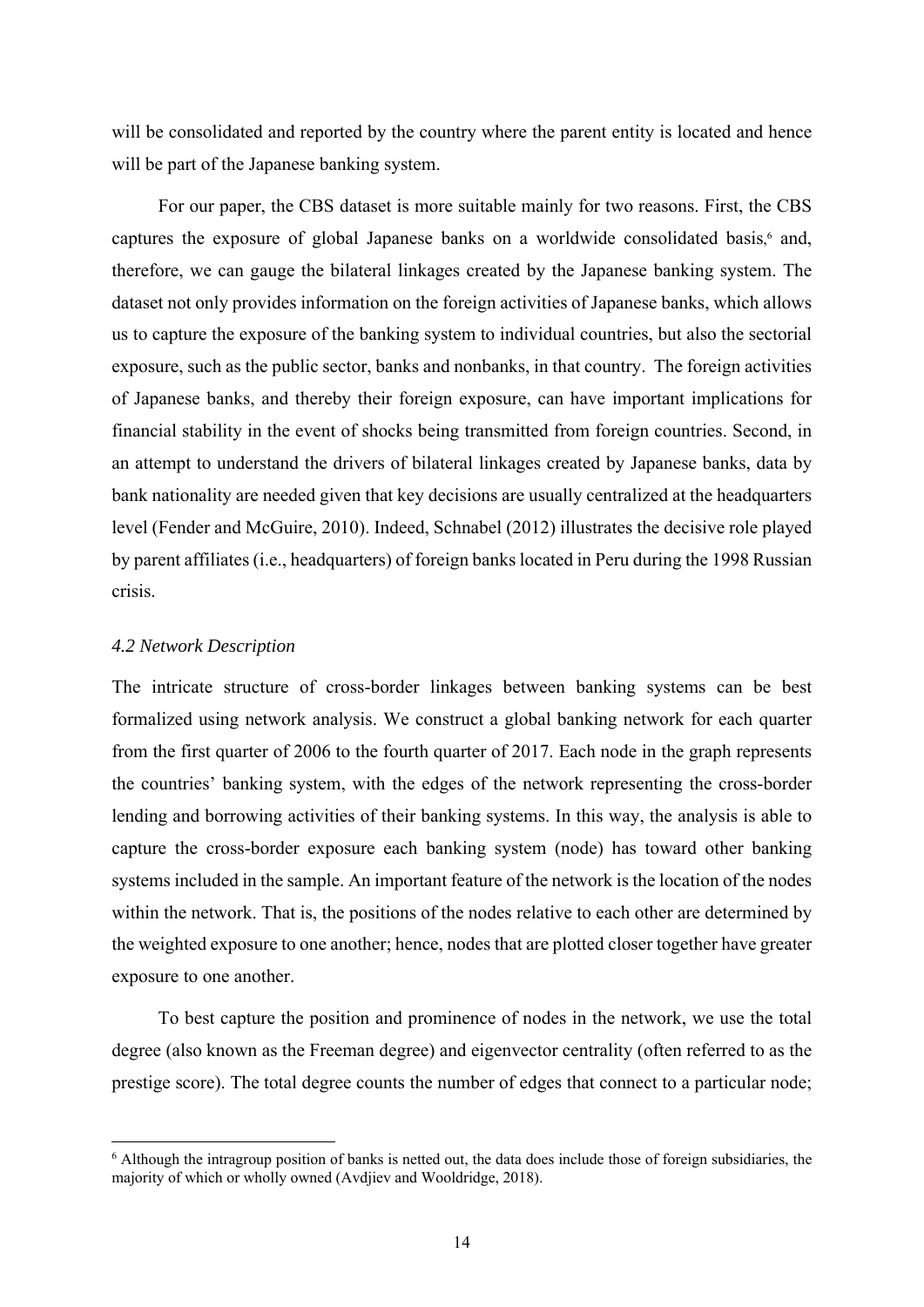therefore, it measures the connectivity of a given node within the network. However, because it only counts the direct connections it has with other nodes, the total degree measure best captures local importance (Allen et al., 2020; Zhou et al., 2017). In contrast, Eigenvector centrality can be used to capture the importance of a node throughout the network by assigning higher scores to those nodes that are connected to other important nodes in the network. Therefore, the importance of a node is determined by the importance of the nodes it has direct ties with. This, on the other hand, would suggest that a banking system that is well connected with another important banking system would be more vulnerable to the transmission of negative shocks. A high eigenvector centrality score is indicative of a "financial hub" and supports the concept of global core membership in the financial network (von Peter, 2007; Minoiu and Reyes, 2013).

Figure 4.1 offers a visual representation of the global banking network for the fourth quarter of 2017, consisting of 47 countries. This includes both BIS reporting and nonreporting countries,<sup>7</sup> which by way of construction identifies a core-periphery network structure (Cerutti and Zhou, 2018). A core-periphery banking network structure displays a central dense cluster surrounded by less connected nodes. Minoiu and Reyes (2013) argue that a great deal of instability within the network arises from the connections made to the highly concentrated and greatly exposed areas of the network.

<sup>7</sup> Table 1A in the Appendix provides the list of countries included, which consists of 31 reporting countries and 16 nonreporting countries. It is worth noting that bilateral data can only be formed for BIS-reporting countries, which better captures the borrower/lender relationship/exposure of their representative banking system. However, this is not possible for nonreporting countries due to data limitation and hence the relationship is restricted to only the borrower counterparty in empirical analyses.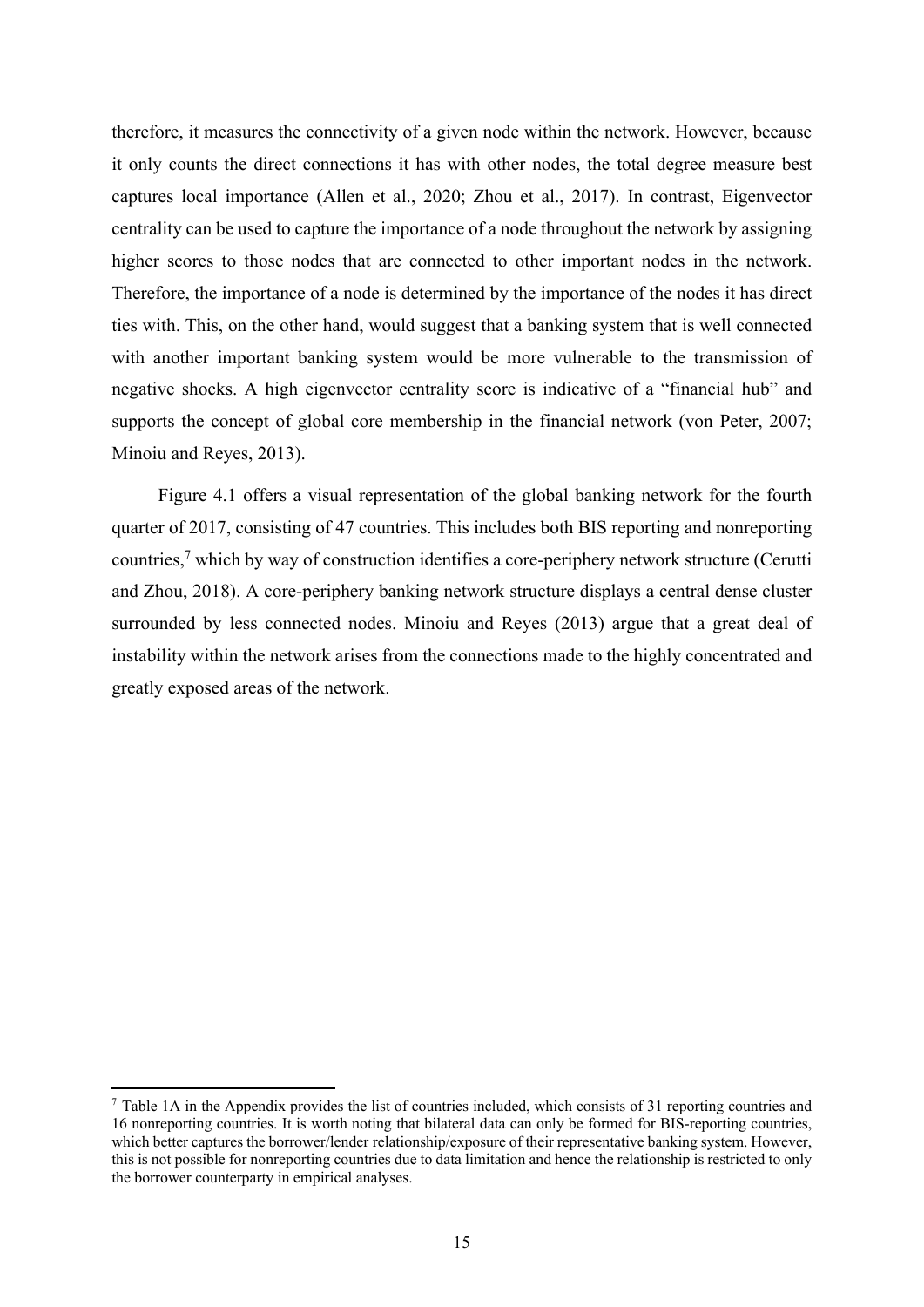**Figure 4.1: Network representation of the borrowing and lending of the banking systems of 47 countries.** 



Notes: The network is a representation of the cross-border lending and borrowing of 47 banking systems' countries for 2017 Q4. The nodes indicate the eigenvector centrality score that each banking system holds.

Countries that depict a higher degree of centrality are France, Spain, Switzerland, the UK and the U.S. at a value of 70 based on a Freeman degree, followed by Belgium, Denmark and Japan at a value of 69. Therefore, their banking systems are connected to approximately 34-35 other banking systems in the network sample via cross-border financial claims. The eigenvector centrality measure indicates that the U.S., UK, Germany and Japan are the most influential banking systems in the network. The prominent role of the U.S. reflects the exposure of its banking system to European countries, which are part of the core network. Japan, on the other hand, seems to be more exposed (connected) not only to core countries but also to noncore and offshore centers such as Bahrain, Hong Kong, Singapore and Panama. This can be observed from the visual depiction in Figure 4.1, as well as by the argument put forward in Section 2. Both measures discussed so far suggest that countries such as Japan, the U.S., Switzerland, the UK and other European countries such as France, Spain and Denmark fit well with the definition of "financial hub" proposed by von Peter (2007). Indeed, a banking hub is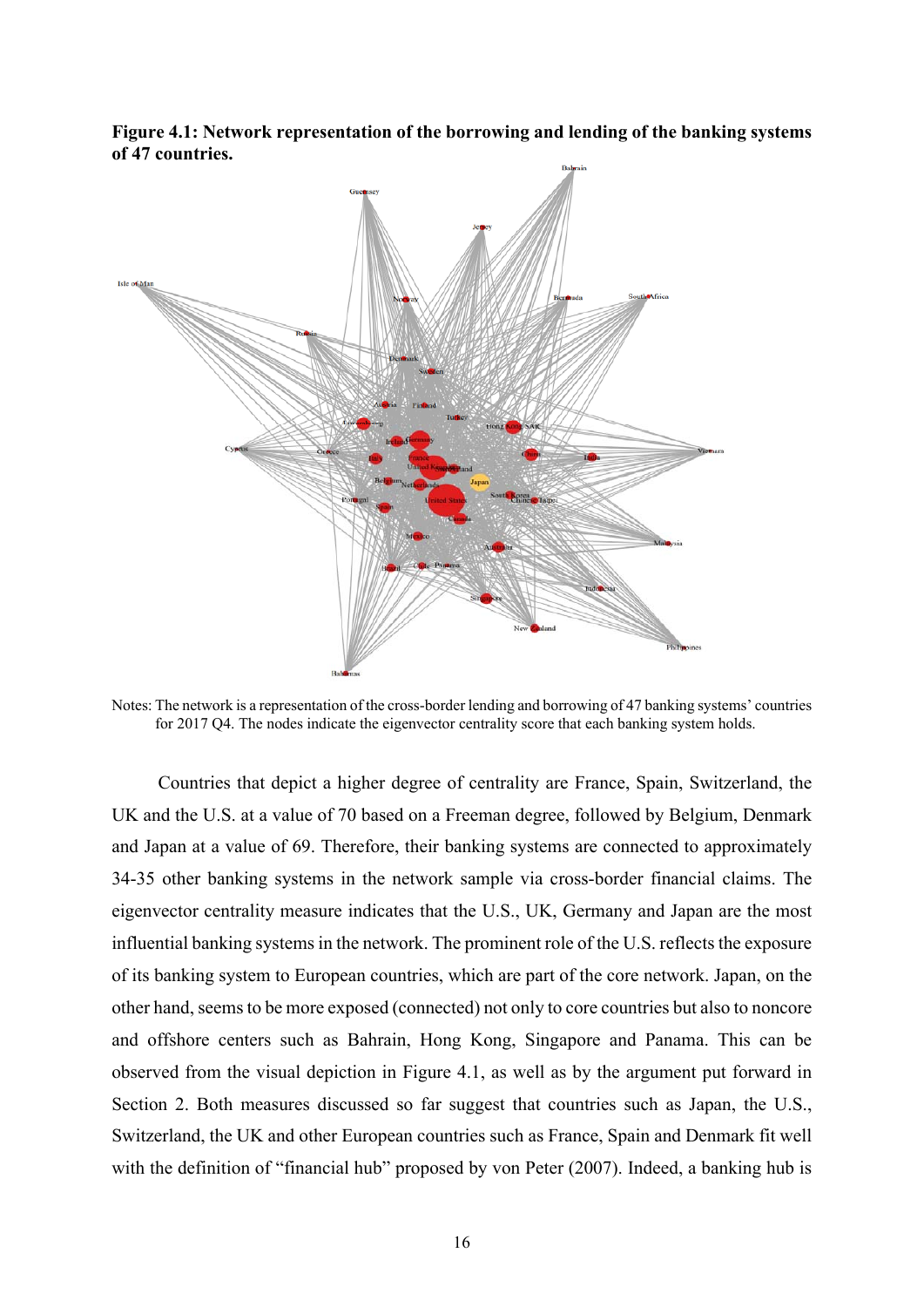exposed to many other nodes, including other hubs, and will likely facilitate the distribution of liquidity across the network (von Peter, 2007). Furthermore, a banking hub may serve as an intermediary in the network by connecting nodes that are not directly connected.

The intermediary role of banking systems, which act as a bridge between unconnected banking systems via the shortest path, can be best captured by the betweenness measure. Higher values denote a greater scope for intermediation. Countries including France, Spain, Switzerland, the U.S. and the UK are associated with the highest betweenness score of 11.68. This is followed by Japan, scoring 10.01. The high ranking of the European countries is intuitive given their regional position. The finding on Japan, however, suggests that the country's banking system could indeed act as an intermediary in channeling funds between the core of the network and the East Asian region. This is also supported by the visual depiction of the network representation, Figure 4.1, in which Japan is clearly located between the East Asian region and the core members of the network.

A further point to our analysis is the detection of communities in the constructed global banking network. Community, as well as the measures of centrality analyzed above, are indeed the most important components of network structure put forward in the literature (see Allen et al., 2020). Furthermore, from a financial stability perspective, it is necessary to examine communities within the network, as their increased density can be reflective of a concentrated pocket of systematic risk (Allen and Babus, 2009; Minoiu and Reyes, 2013, Garratt et al., 2011).

To achieve this, we run a community detection process, $8$  in which a cluster is a group of nodes with strong financial claims against each other compared to claims to other parts of the network. We employ the Spinglass community detection process using a semi-supervised method to partition the graph by accounting for how potential clusters interact with adjacent clusters. Here the aim is to minimize edge betweenness between communities rather than splitting the graph into a predetermined number of clusters. (See Appendix 1 for a more detail on the detection process)

We detect six communities within our global banking network as of the last quarter of 2017, as shown in Figure 1A in the Appendix. Figure 4.2 illustrates the countries that are located in Community A, which includes core banking systems such as those of Japan, Switzerland and the U.S. as well as offshore centers such as Bahrain and Panama, together with

<sup>8</sup> Cluster and communities are used interchangeably in this paper.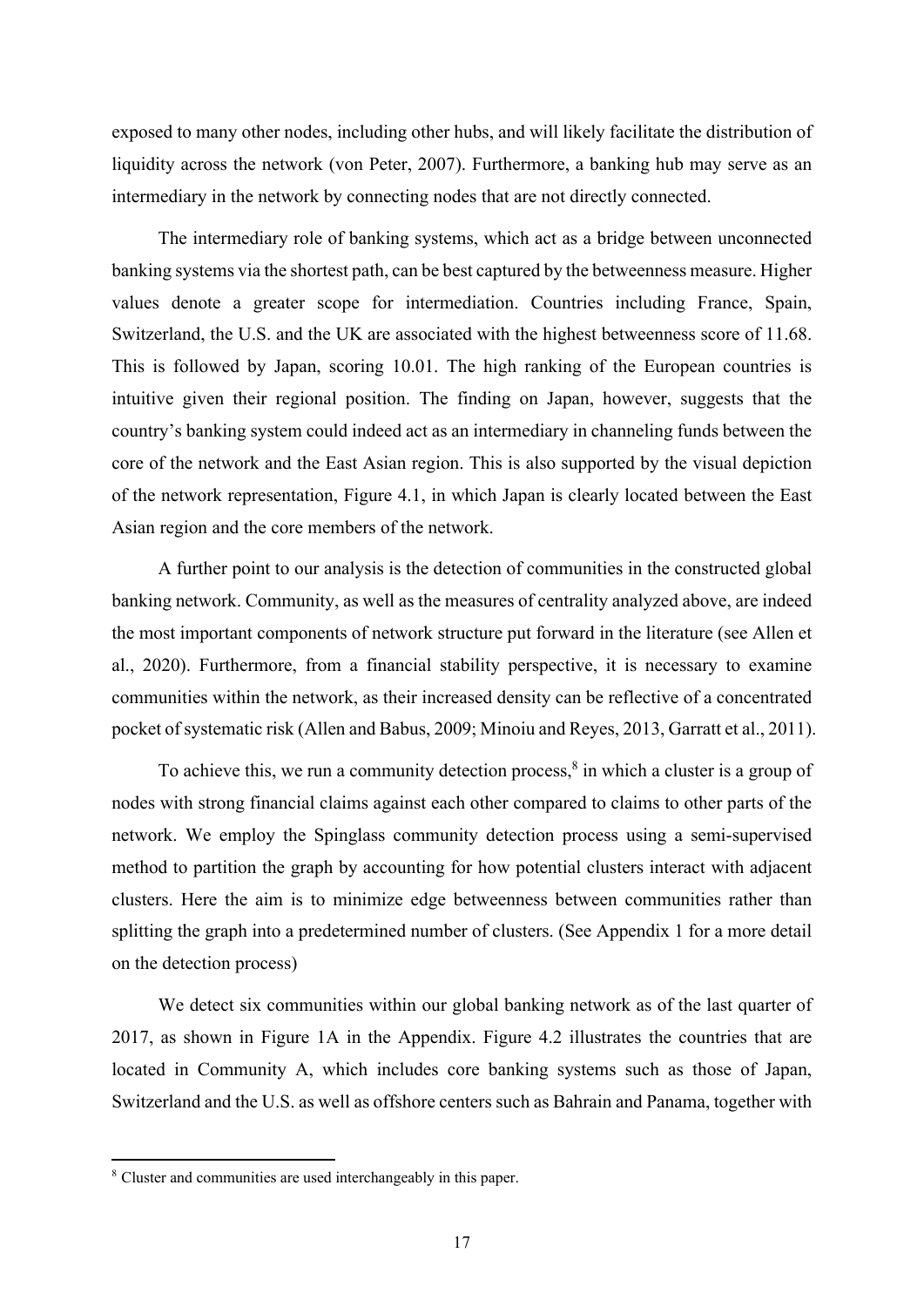a number of East Asian countries. Given the diverse nature and relatively large number of banking systems that are located within this cluster, 15 in total, the community might have a modular structure of its own. That is, a large cluster may contain several smaller clusters, and hence, we can identify those banking systems that are more connected via cross-border linkages within the same community.



### **Figure 4.2: Graphical representation of Community A**

Notes: The above graph is a representation of cross-border claims of the banking systems that fall within Community A. The two shaded areas represent the two subcommunities detected using the Spinglass algorithm.

The results suggest that there are two subclusters in Community A, as illustrated by the two shaded clusters in Figure 4.2. Countries such as the U.S., Switzerland, Bahrain, Panama, Mexico and Turkey are located in the same subcluster, indicated by the blue-shaded node. Japan, India, Indonesia, Malaysia, Singapore, South Korea, Chinese Taipei, Hong Kong SAR and China are located in the same subcluster, denoted by the red-shaded area. These findings are rather intuitive, in which regional factors are evident, especially in the case of Japan being most connected with and hence exposed to other East Asian countries. Therefore, this observation reinforces our argument derived from the visual depiction of the global network shown in Figure 4.1, which hints at the presence of a regional geographic community.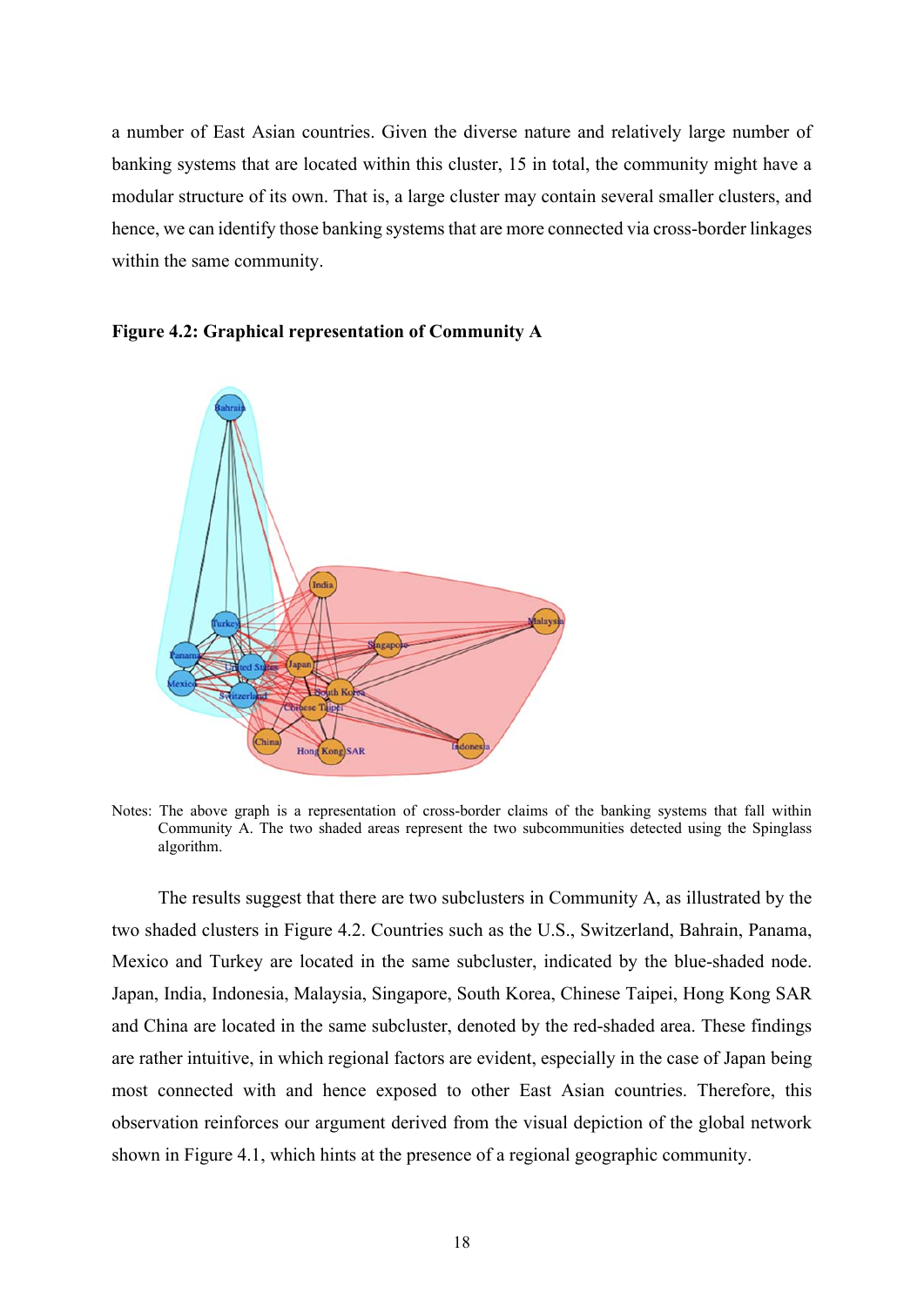The estimated results support the regionalization argument put forward in the literature for which borrowing and lending relationships within the same region, especially toward noncore banking systems, have increased since the 2007-2009 financial crisis (Cerruti and Zhou, 2017; IMF 2015). In particular, our findings suggest that Japan, a core member of the global network, also has a prominent role within the regional banking network. Indeed, Japanese banks' overseas expansion, as measured here by the outstanding cross-border financial claims, is associated with the increase in regional interlinkages within the identified East Asian subcluster.

#### **5. Empirical Analysis**

#### *5.1 The model*

The global network created by means of banking systems forming international lending and borrowing relationships with each other could facilitate the transmission of shocks through the network. Indeed, given the intertwined nature of network creation, banking systems can be prone to both direct and indirect (stability spillover) effects. The banking stability of a country could therefore be threatened by the international exposure of its banking system via crossborder claims or by factors that affect the stability of the banking systems within the network rather than domestic fundamentals.

One of the most popular econometric models for network analysis that allows the capture of direct and indirect effects of financial spillovers is the spatial autoregressive (SAR) model (LeSage and Pace, 2009). Suppose we analyze some economic variables in a network of  $n$ countries over time  $t = 1, ..., T$ . Define  $y_t$  as a  $n \times 1$  vector of the dependent variable for n countries and  $W_t$  as a  $n \times n$  weighting matrix. Then, a standard SAR model is formulated as

$$
\mathbf{y}_t = \rho \mathbf{W}_t \mathbf{y}_t + \mathbf{X}_t \boldsymbol{\beta} + \boldsymbol{\varepsilon}_t, \tag{1}
$$

where  $X_t$  is a  $n \times k$  matrix of explanatory variables,  $\beta$  is a  $k \times 1$  vector of coefficients, and  $\varepsilon_t$ is a  $k \times 1$  vector of disturbances. We assume each of the disturbances  $\varepsilon_t = (\varepsilon_{1t}, \dots, \varepsilon_{nt})'$ follows a normal distribution,  $\varepsilon_{it} \sim N(0, \sigma^2)$ , with a mutual independence between  $\varepsilon_{it}$  and  $\varepsilon_{it}$ , for simplicity. Then, equation (1) leads to the following formulation of the dependent variable for the  $i$ -th country:

$$
y_{it} = \rho w_{it} y_t + x_{it} \beta + \varepsilon_{it}, \quad \varepsilon_{it} \sim N(0, \sigma^2), \tag{2}
$$

where  $w_{it}$  and  $x_{it}$  are the *i*-th row of  $W_t$  and  $X_t$ , respectively.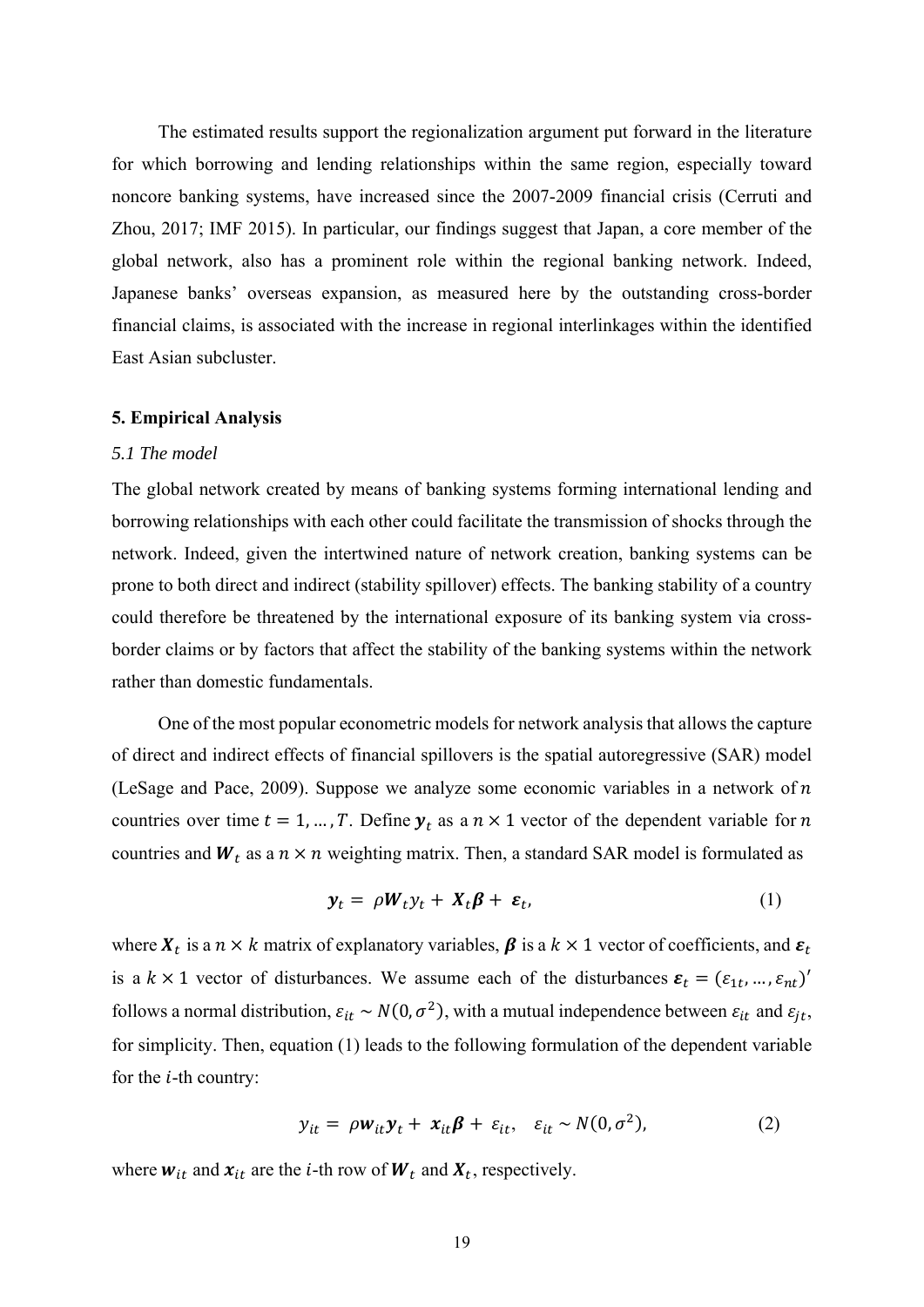In our analysis,  $y_{it}$  is a measure of banking stability proxied by the Z-score of country i at time t. For the weighting matrix,  $W_t$ , the rows of the weighting matrix represent the outstanding cross-border claims of country  $i$  to country  $j$  at time  $t$ , and the columns represent the outstanding cross-border claims of country *j* on country *i*.  $W_t$  is row-normalized and hence measures the relative weight of cross-border claims between country  $i$  and  $j$  at time  $t$ . For the explanatory variable  $X_t$ , to take into account a decline in the Z-score for most of the countries at the time of GFC, we use a GFC dummy variable that takes one at the fourth quarter in 2008 and zero for other periods.

The key parameter in the SAR model is the spatial parameter, denoted by  $\rho$  in equations (1) and (2). If  $\rho \neq 0$ , the network, the weighting matrix  $W_t$  affects the dependent variable  $y_t$ . Therefore, a positive sign of  $\rho$  would reflect the stability of the banking system being positively related to the stability of the countries connected via cross-border linkages. The value of  $\rho$ reflects the degree of spatial dependence in banking stability across countries.

Given the dynamic structure of the global banking network, we extend the SAR model to a time-varying SAR model by allowing the spatial parameter  $\rho$  to vary over time:

$$
\mathbf{y}_t = \rho_t \mathbf{W}_t \mathbf{y}_t + \mathbf{X}_t \boldsymbol{\beta} + \boldsymbol{\varepsilon}_t, \tag{3}
$$

where  $\rho_t$  follows the random-walk process:

$$
\rho_{t+1} = \rho_t + \eta_t, \ \eta_t \sim N(0, v^2). \tag{4}
$$

The time-varying spatial parameter  $\rho_t$  measures the degree of influence of the network on the dependent variable  $y_t$ . In the standard SAR model, nonzero  $\rho$  means that the network affects the dependent variable, and the increase in the weight on a specific country (say, Japan) over time implies that the country has a more key role in the international banking network, which affects the dependent variable more than in the past. Furthermore, if the time-varying version of the spatial parameter,  $\rho_t$ , has been increasing over time, it indicates that the influence of the network has generally become stronger; therefore, the country's role has become even more relevant. In other words, we can divide the increase in the country's role in the network into two factors: (i) the increase in the weighing matrix, and (ii) the increase in the influence of the network matrix in general (for all entities in the network), measured by changes in (i) the composition of the weighting matrix  $W_t$ , and (ii) the time-varying coefficient  $\rho_t$ .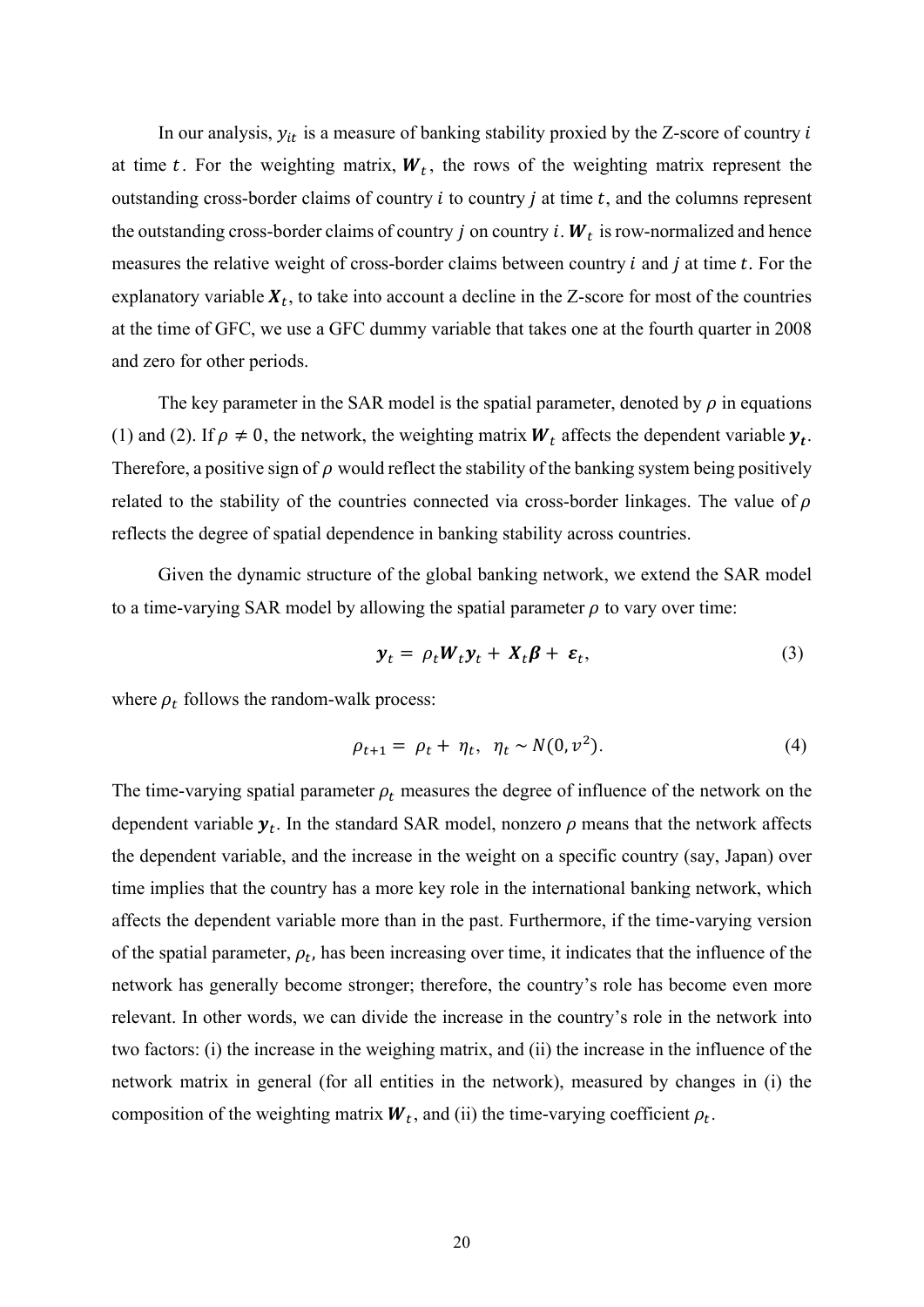The standard SAR model is usually estimated by the maximum likelihood (ML) method or instrument variable (IV) method. However, the latent variables in the time-varying SAR model are high dimensional, which makes the use of ML and IV methods challenging. Therefore, we take a Bayesian estimation approach. The Bayesian approach for the standard SAR model is developed in, e.g., LeSage and Pace (2009) and Ohtsuka et al. (2010). We extend it for the time-varying SAR model (see Appendix 2 for a detail on the estimation method).

#### *5.2 Results of the global banking network*

As a first step in the analysis, we estimate (1) the standard (non-time-varying) SAR model. The model is estimated using sample data from 2006 Q1 to 2017 Q4. As discussed in section 3,  $W_t$ is a  $n \times n$  matrix constructed using BIS consolidated banking statistics. Due to data limitations, we can only include 22 countries when estimating the model. The countries included in the analysis are Australia, Austria, Belgium, Brazil, Chile, Denmark, France, Germany, Greece, Ireland, Italy, Japan, Mexico, the Netherlands, Panama, Portugal, Spain, Sweden, Switzerland, Turkey, the United Kingdom, and the United States. The dependent variable,  $y_{it}$ , is the bank Z-score, obtained from the Global Financial Development Database,<sup>9</sup> available from the World Bank. The bank Z-score variable measures the riskiness of a country's banking system, for which higher values indicate that the banking system is farther away from default.

We first estimate the standard version of the SAR model described by equation (1). The estimated spatial parameter ( $\rho$ ) is 0.535 with a 95% interval (0.471, 0.593). The statistically significant parameter indicates that banking stability across countries in the network is spatially dependent. That is, the value and sign of  $(\rho)$  is an indication of whether there is an amplification (a negative  $\rho$ ) or stabilization (a positive  $\rho$ ) effect on banking stability occurring in the event of a shock in the network. Hence, the stability of a banking system is positively related to the stability of the banking systems connected via cross-border claims

Next, we estimate the time-varying SAR model defined by equations (2) and (3). Figure 5.1 reports the results of the time-varying spatial parameter  $(\rho_t)$ . The solid line indicates the mean estimate, and the dashed lines indicate the 95% interval. The figure also reports the estimated time-invariant spatial parameter from the standard SAR model for comparison. The estimated time-varying spatial correlation has increased over time and captures both the GFC

<sup>9</sup> Because the data are only available on an annual basis, the Z-score variable is linearly interpolated for the baseline model using quarterly series.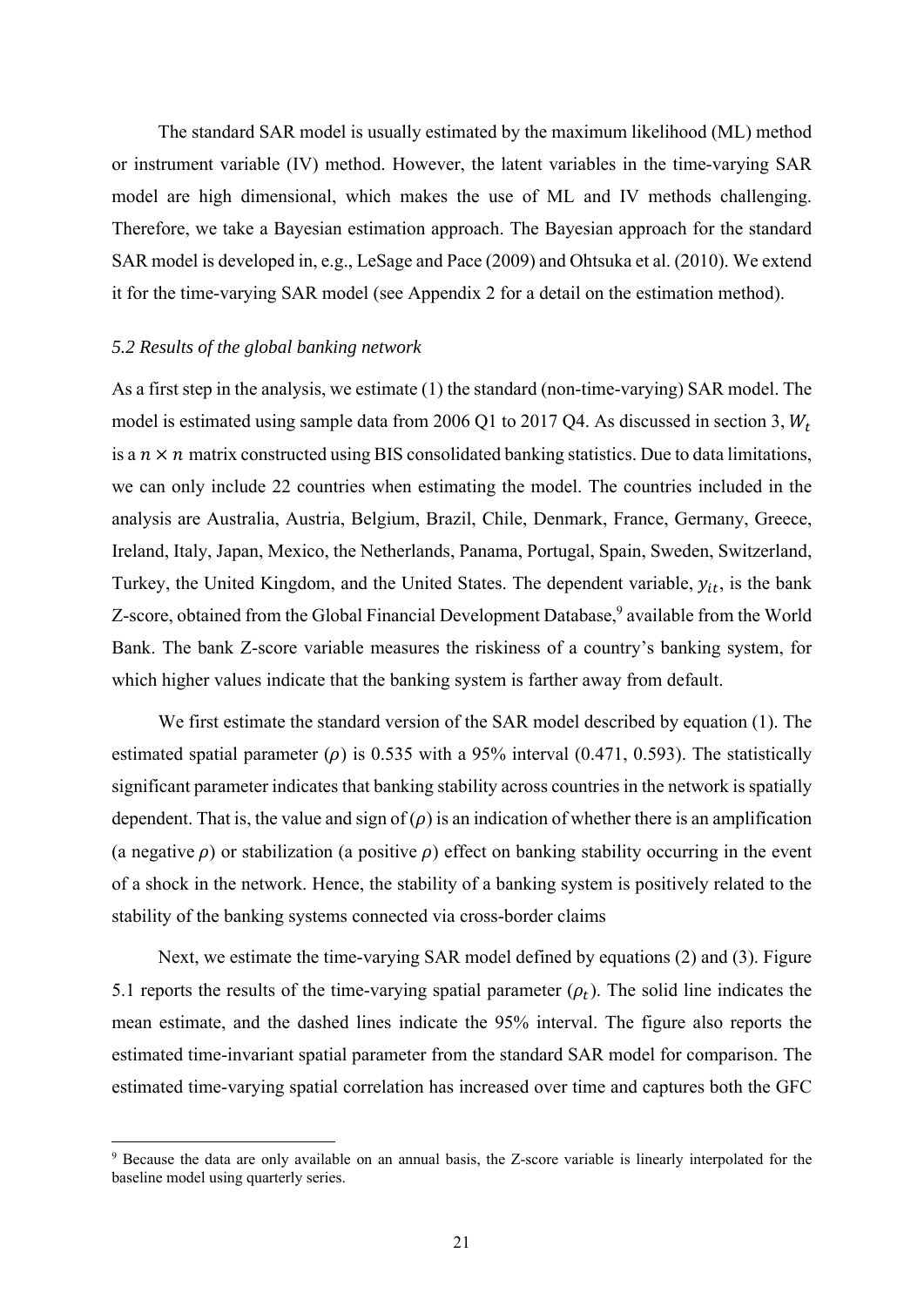and the European Sovereign Debt crisis. Indeed, the spatial parameter increased in the 2006 to 2008 period, then exhibited a relatively stable trend, and again increased around the 2015 to 2017 period. This finding points to relevant changes in spatial dependence in banking stability across countries over time. Indeed, a lower spatial parameter  $(\rho_t)$ , evident during the financial crisis, is associated with a higher degree of instability (riskiness) of those banking systems that are connected via cross-border claims. In the post-2013 period, we observe that not only has there been an increase in the cross-border lending of international banks, associated with an increase in the weighing matrix,  $W_{i,t}$ , but also the influence of the network on banking stability (more prone to positive spillovers banking systems are) across countries has increased.

**Figure 5.1:** The estimated time-varying spatial parameter  $(\rho_t)$ , left) in the time-varying SAR model and the time-invariant spatial parameter  $(\rho,$  right) in the standard SAR model for the **quarterly series** 



Note: The solid line and the diamond are mean estimates, and the dashed lines and bars are 95% intervals.

Furthermore, focusing on Japan's contribution in the network to banking stability, Figure 5.2 shows the sum of weights that Japan contributes to the other countries in the weighting matrix  $W_{i,t}$ . It is evident that the contribution slightly increases after the GFC and clearly hikes after 2014. As noted above, Japan's role in the network can be divided into two factors. This finding indicates both increases in the weighting matrix and the influence of the network matrix measured by the time-varying spatial coefficient for Japan's increasing role in the network.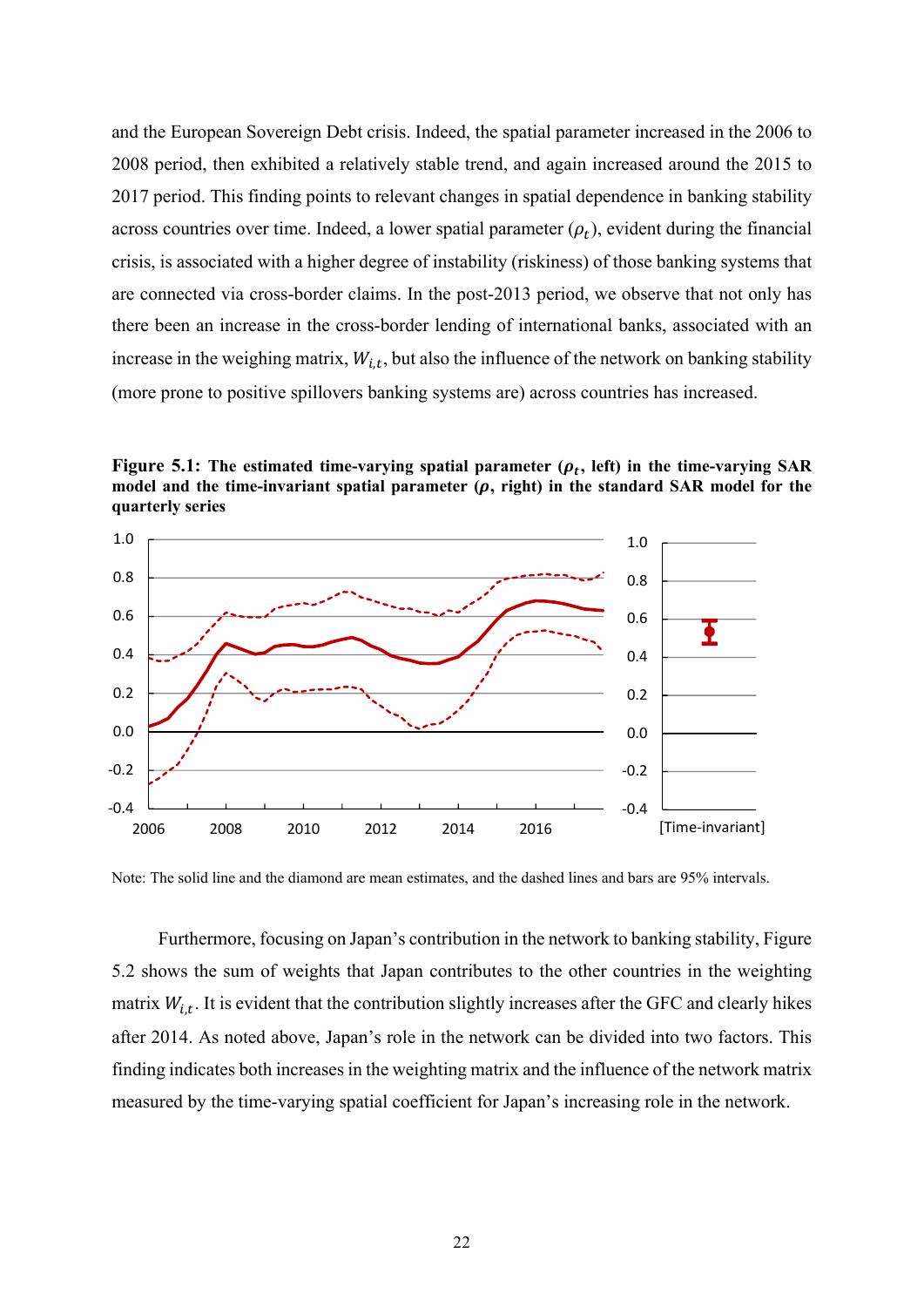

**Figure 5.2: The sum of weights that Japan contributes to other countries in the weighting matrix** 

#### *5.3 Results of regional network*

In this section, we present the results of the SAR models using a weighting matrix that represents the exposure of the regional (community) network identified in Section 3. In doing so, we attempt to capture any effects (spillover) on stability that could arise from such exposure. In other words,  $W_{it}$  here represents the outstanding cross-border claims of countries located in the regional network. We focus on the East Asian subcluster of Community A, and due to data limitations, the weighting matrix  $W_{it}$  captures only the claims of five East Asian countries, namely, Japan, Hong Kong, Korea, Singapore and Chinese Taipei. Furthermore, data on crossborder claims used to construct the row standardized matrix,  $W_{it}$ , for the five countries are not complete, as reported in the BIS database. To construct a bilateral claims matrix for those quarters in which we have missing values, we use the mean of other nonmissing values in the same column in the matrix.

The estimated spatial parameter in the standard (time-invariant) SAR model using quarterly series is 0.210 with 95% intervals (0.029, 0.354), which indicates that the spatial parameter  $(\rho)$  is significant and positive for the regional network. This implies the positive stabilization effect the regional network has on banking stability across the region. However, the result of the time-invariant model suggests that the degree of spatial dependence is, on average, less in the case of the regional network.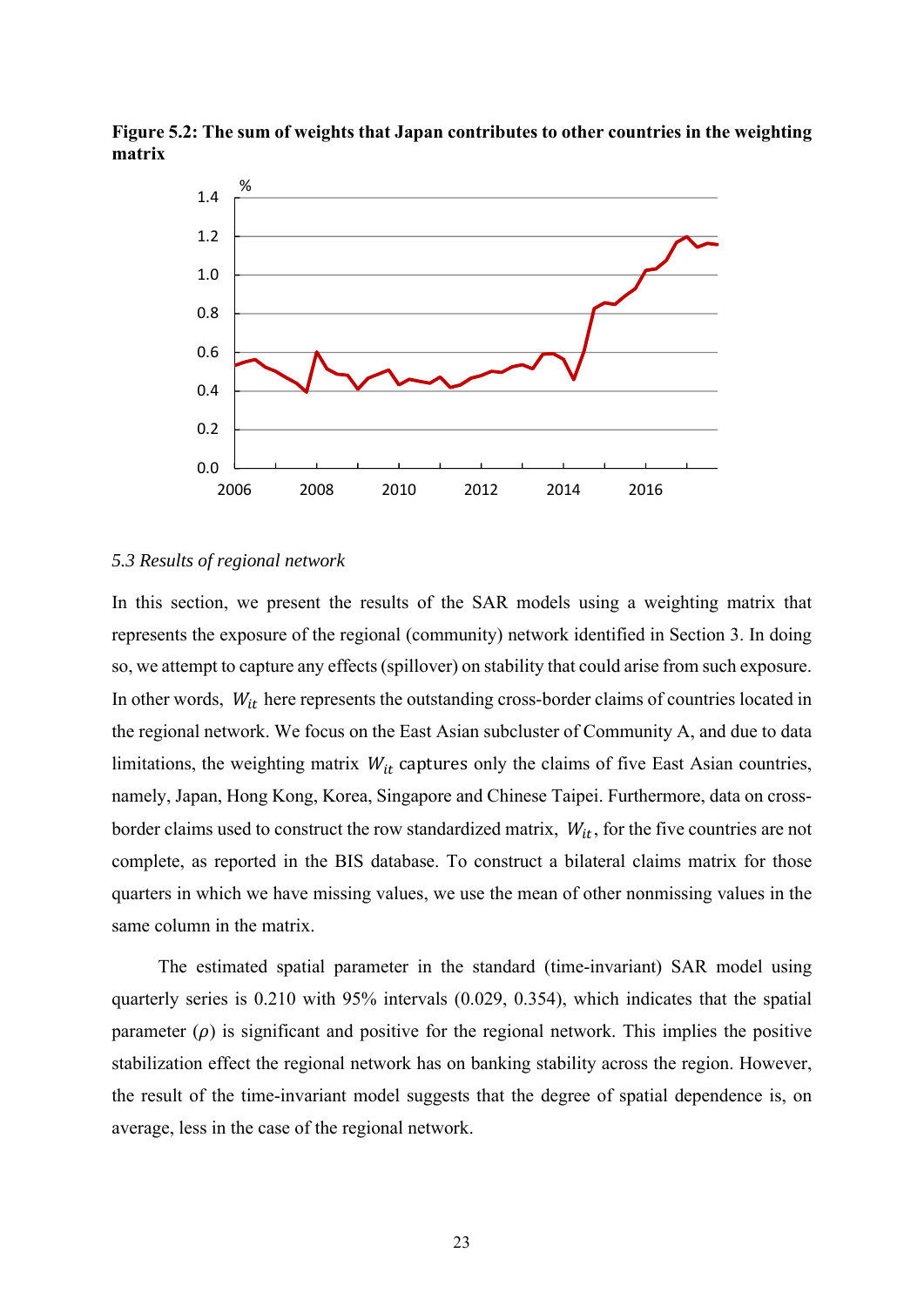When looking at the results of the time-varying estimates reported in Figure 5.3, it is evident that the spatial correlation  $(\rho_t)$  varies significantly over time. The degree of spatial dependence reflects the financial crisis during the period 2008 to 2009, for which banking instability in the region increased during this period. Notably, the spatial parameter increased until 2008 and then decreased until approximately 2011. However, thereafter, the spatial parameter increased significantly, with the trend becoming more pronounced, as depicted in the left panel of Figure 5.3.

The results confirm the argument put forward in this paper by providing empirical evidence not only of the increased regional interlinkages but also of the spatial effect these have on banking stability. The results suggest an overall positive spillover effect on banking stability, but they also capture the dynamics of the banking network. That is, during financial distress, such as the time period associated with the GFC and the sovereign debt crisis, the spillovers could have the reverse (and hence negative) feedback on home banking stability. Moreover, the increasing exposure and the influence of the regional network on Japanese banks could be an important aspect for policymakers. That is, regulatory policies and risk monitoring should take into account the increasing exposure and role of Japanese banks not only as leading global liquidity providers but also due to the crucial role they play in the region.





Note: The solid line and the dot are mean estimates, and the dashed lines and bars are 95% intervals.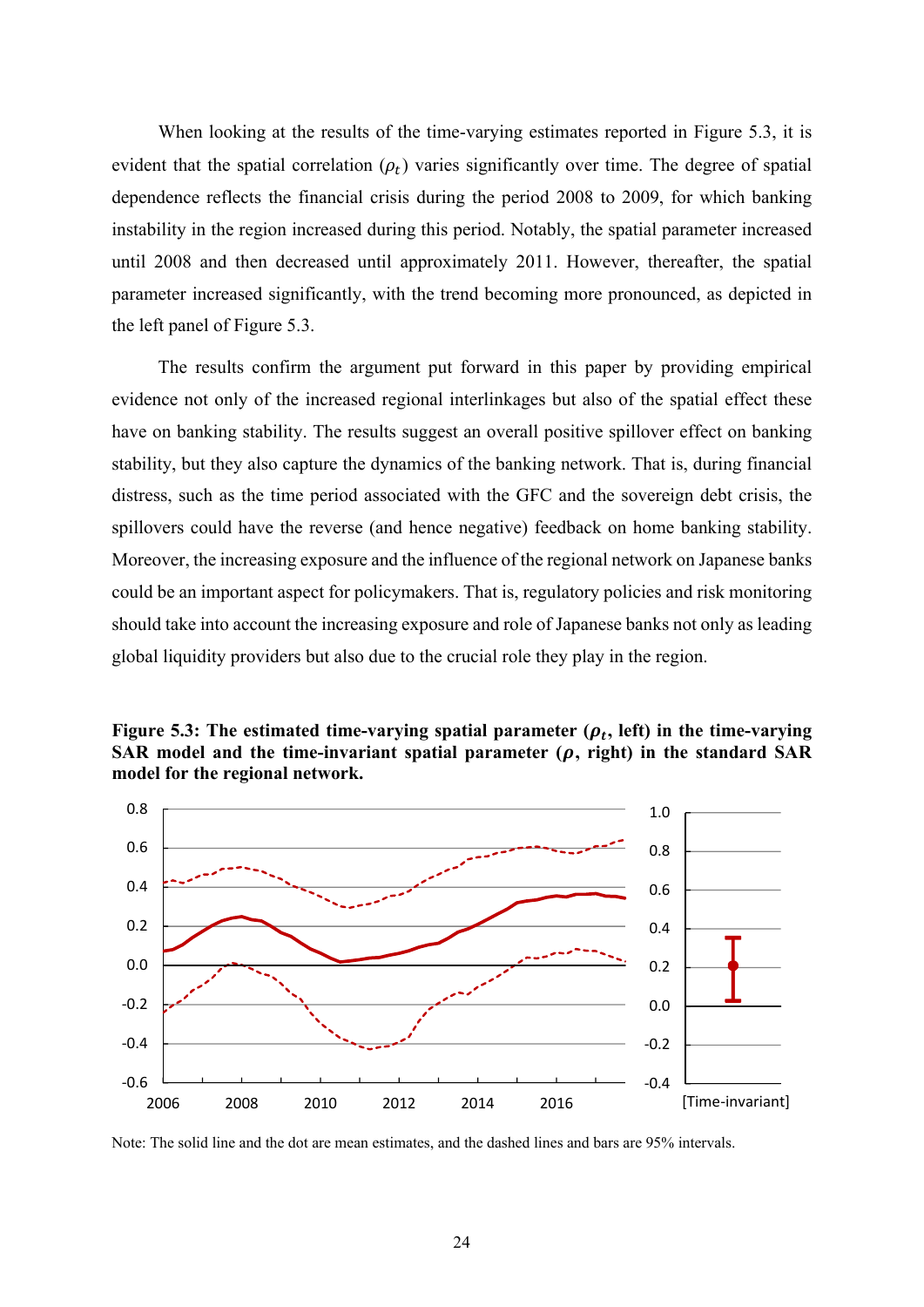#### *5.4. Robustness*

In this section, we present the results of two robustness tests for the global banking network analysis.10 We exclude Panama from the original dataset, which is an offshore financial center, as identified by the IMF (2000). Offshore financial centers are those in which financial services are mainly conducted vis-à-vis nonresident, i.e., borrowing and lending to nonresidents. The services offered by offshore centers are favorable given low or zero taxation (IMF, 2000). For this reason, in the first robustness test, we exclude Panama and estimate the model using the first quarterly series. The second robustness test examines an estimation using annual series to compare its result with the baseline estimation in which we use quarterly series with the originally annual series of Z-scores linearly interpolated. We estimate the annual model for both datasets, including and excluding Panama.

The results of the spatial correlation using quarterly series are presented in Figure 5.4. As evident, the spatial parameter  $\rho_t$  is statistically significant and positive in all specifications. Furthermore, the findings are in line with the results above, for which the degree of spatial dependence remains nearly within the same range. Looking at the estimated degree of spatial parameter  $\rho_t$ , it is evident that the role played by Panama in the network is rather minor.





Notes: Solid lines show the mean estimate and 95% intervals for the dataset including Panama and dashed lines excluding Panama. Dots are mean estimate and bars 95% intervals.

<sup>&</sup>lt;sup>10</sup> Hence, the robustness tests are based on a network consisting only 21 countries.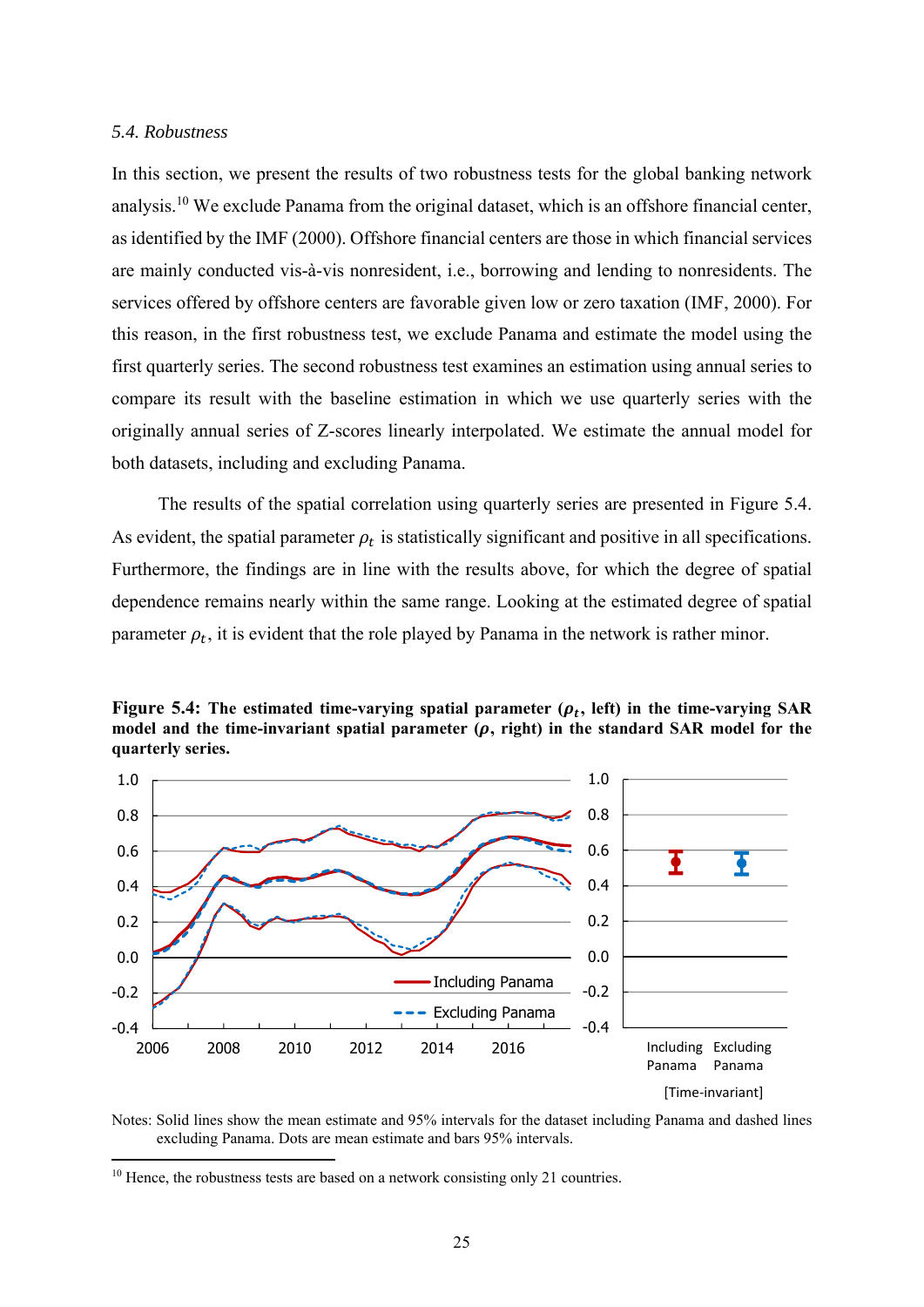Figure 5.5 presents the result for the annual series. As expected, the estimated time variance  $(\rho_t)$  does not reflect the same trend in fluctuations, but the degree of spatial dependence remains consistent. That is, the estimated statistical significance  $(\rho_t)$  is positive, pointing to the increased stability across countries and the positive influence the network has on stability.





Notes: Solid lines show the mean estimate and 95% intervals for the dataset including Panama and dashed lines excluding Panama. Dots are mean estimate and bars 95% intervals.

#### **6. Conclusion**

The international activities of global banks could have financial stability implications for both host and domestic economies via cross-border claims. While the existing literature provides some evidence on the financial spillover effects arising from the nature of highly interconnected banking systems (see, for example, Tonzer, 2015), there is a lack of empirical evidence that takes into account the spatial dependence of banking stability in a time-varying setting. This paper fills this gap by focusing on the international lending of Japanese banks and attempts to capture the role of both the global and regional banking networks in explaining banking stability. We also provide empirical evidence of the prominent role Japanese banks have on the global banking network in providing liquidity via cross-border lending, thereby contributing to overall banking stability.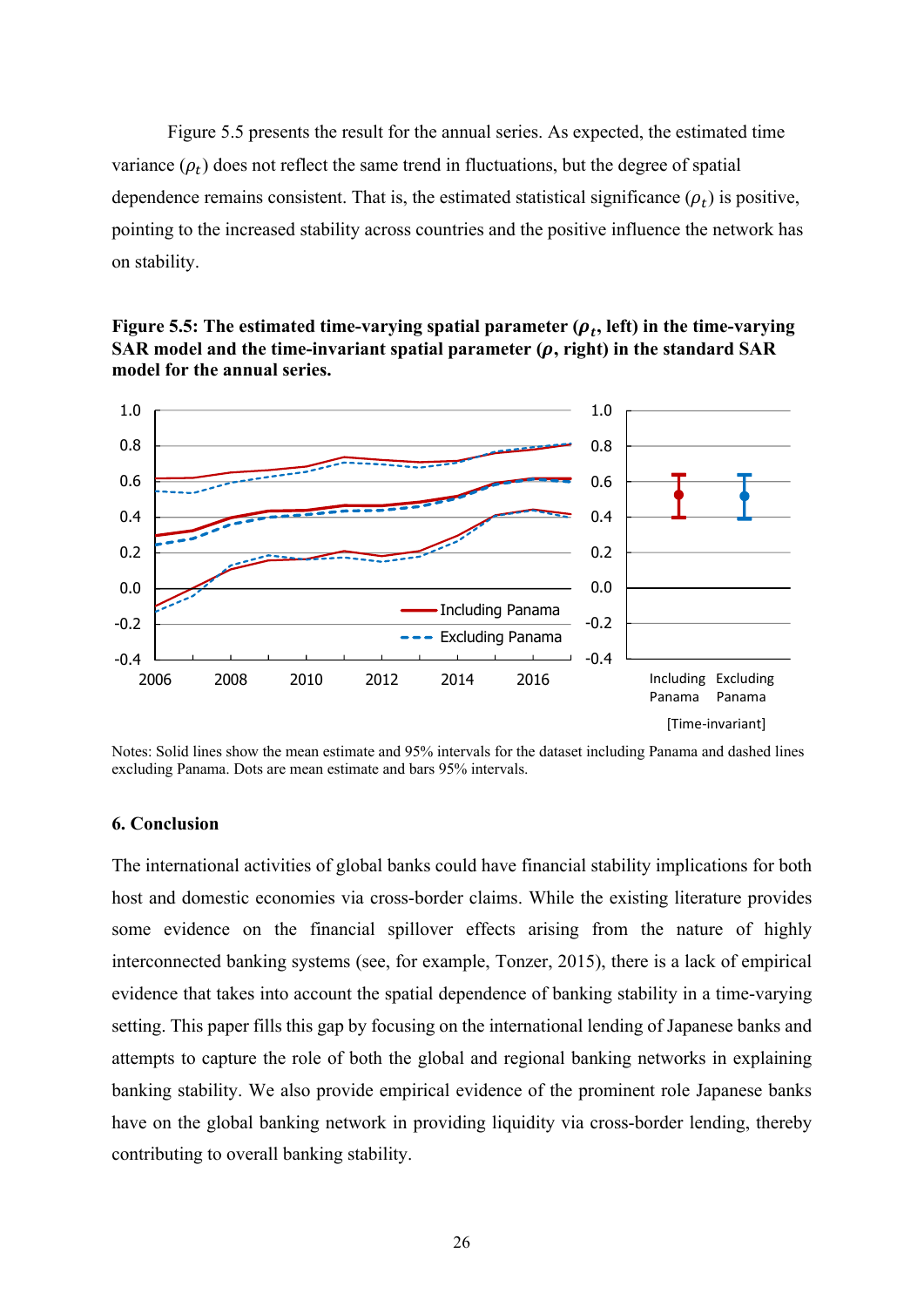We use bilateral country-level bank data obtained from the BIS, and as a first step in the analysis, we employ a network analysis at both the global and regional levels. To this end, we construct global banking networks consisting of 47 countries. Our findings suggest that the level of connectedness and the centrality of the Japanese banking system have indeed increased in the last few years. From a network analysis perspective, the larger the connectedness of a particular banking system within the network is, the larger the risk of spillover effects borne by the network. We further find that Japan is part of a regional community that consists of a number of East Asian countries, such as Indonesia, Malaysia, Singapore, South Korea, Chinese Taipei, Hong Kong SAR and China. Employing the Spinglass community detection methodology, we provide empirical evidence of a rising regionalization trend, consistent with the argument put forward by Cerutti and Zhou (2017, 2018) and the IMF (2015).

Our overall results suggest that there are positive spillover effects of banking stability arising from cross-border lending activities within both global and regional networks. However, the coefficient associated with the estimated spatial parameter is of greater magnitude than in the regional analysis. This suggests that spillovers are more pronounced at the global level. However, when considering the spatial parameter over time for the regional network, we observed a steady increase after 2014, suggesting a more prominent role played by Japanese banks in the region. This, on the other hand, would mean that in the event of a financial crisis, the spillover effects would be negative, thereby increasing the instability of banking systems connected via cross-border claims.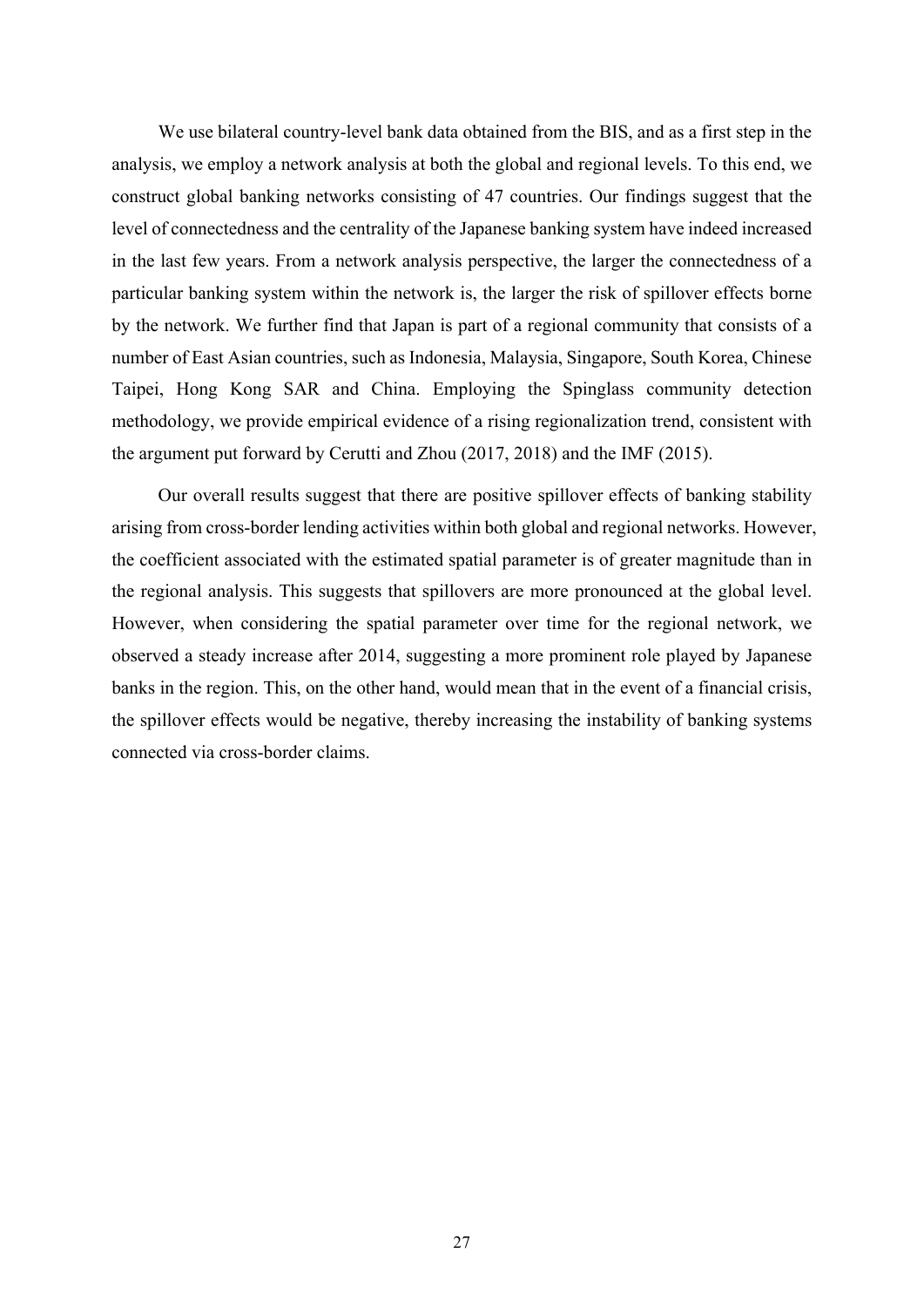#### **References**

- Aiyar, S., 2012. From financial crisis to great recession: The role of globalized banks. *American Economic Review: Papers & Proceedings*, 102 (3), 225-230.
- Aldasoru, I., W. Huang, E. Kemp, 2020. Cross-border links between banks and non-bank financial institutions. *BIS Quarterly Review*, September 2020.
- Alegria, A., K. Cowan, P. Garcia, 2017. Spillovers and relationships in cross-border banking: The case of Chile. Working Papers Central Bank of Chile No. 804, Central Bank of Chile.
- Allen, F., A. Babus, 2009. Networks in Finance, in Kleindorfer, P., Wind, Y., Gunther, R., (eds), *The Network Challenge: Strategy Profit, and Risk in an Interlinked World*. Wharton School Publishing.
- Allen, F., T. Beck, E. Carletti, P. Lane, D. Schoenmaker, W. Wagner, 2011. Cross-border banking in Europe: Implications for financial stability and macroeconomic policies. CEPR Centre for Economic Policy Research, London.
- Allen, F., G. Covi, X. Gu, O. Kowalewski, M. Motagna, 2020. The interbank market puzzle. Bank of England Staff Working Paper No. 86.
- Allen, F., D. Gale, 2000. Financial contagion. *Journal of Political Economy*, 108 (1), 1-33.
- Allen, F., A. Hryckiewicz, O. Kowalewski, G. Tumer-Alkna, 2014. Transmission of financial shocks in loan and deposit markets: role of interbank borrowing and market monitoring. *Journal of Financial Stability*, 15, 112-126.
- Alves, I., S. Ferrari, P. Franchini, J. Heam, P. Jurca, S. Langfield, S. Laviola, F. Liedorp, A. Sanchez, S. Tavolaro, G. Vuillemey, 2013. The structure and resilience of the European interbank market. ESRB Occasional Papers, 3.
- Bricco, J., T. Xu, 2019. Interconnectedness and contagion analysis: A practical framework. IMF Working Paper, 19/220.
- Bruno, V., H. S. Shin, 2015. Cross-Border Banking and Global Liquidity. *Review of Economic Studies*, 82 (2), 535-564.
- Cao, Y., I. Gregory-Smith, A. Montagnoli, 2017. Transmission of liquidity shocks: Evidence on cross-border bank ownership linkages. *Journal of International Financial Markets, Institutions and Money*, 53, 158-179.
- Cerutti, E., S. Classens, P. McGuire, 2011. Systemic risk in global banking: What available data can tell us and what more data are needed? IMF Working Paper, 11/22.
- Cerutti, E., H. Zhou, 2017. The global banking network in the aftermath of the crisis: Is there evidence of de-globalization? IMF Working Paper, 17/232.
- Cerutti, E., H. Zhou, 2018. The global banking network: What is behind the increasing regionalization trend? IMF Working Paper, 18/46.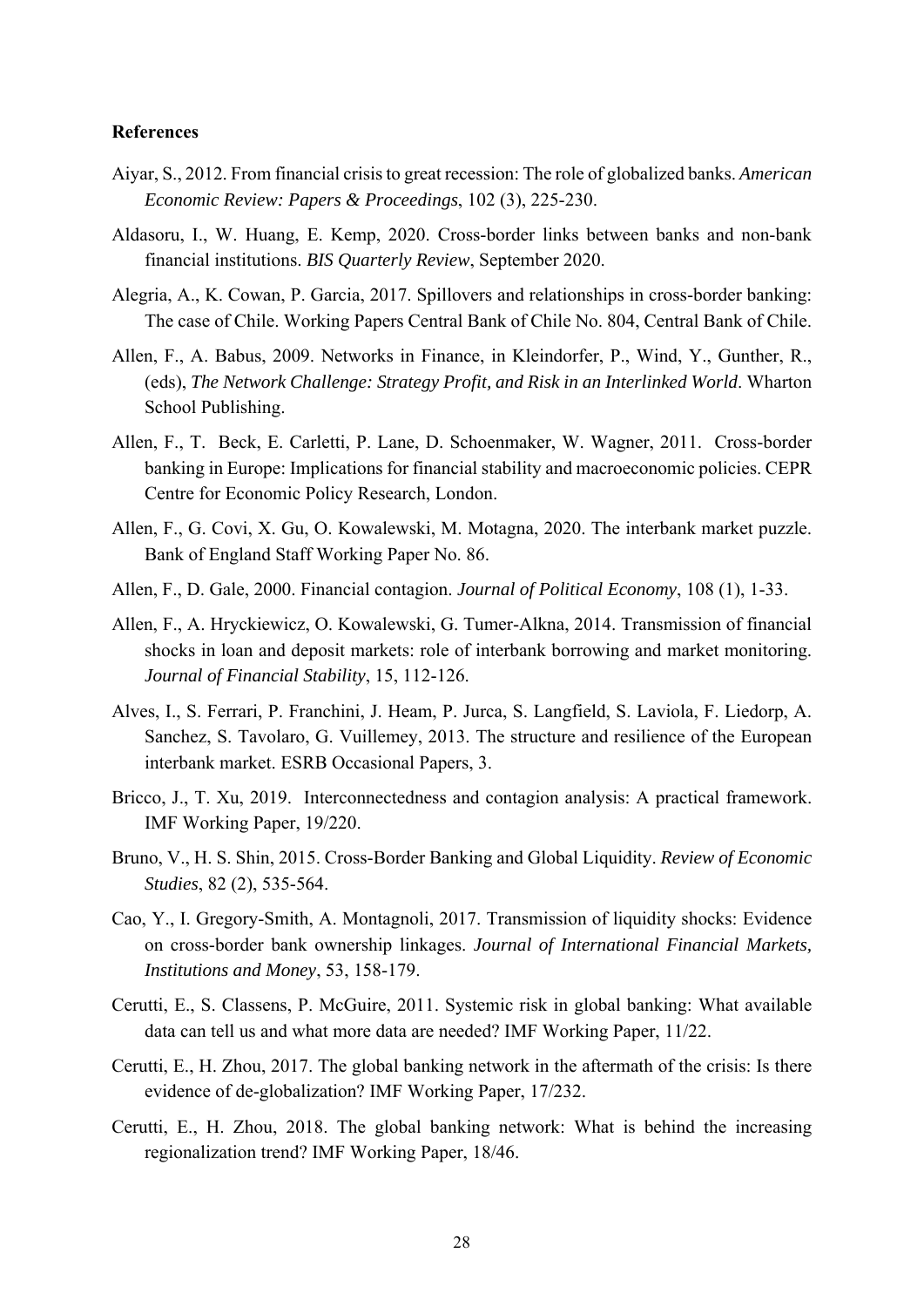- Cetorelli, N., L. S. Goldberg, 2011. Global banks and international shock transmission: evidence from the crisis. *IMF Economic Review*, 59 (1), 41-76.
- Chinazzi, M., G. Fagiolo, J. A. Reyes, S. Schiavo, 2013. Post-mortem examination of the international financial network. *Journal of Economic Dynamic and Control*, 37 (8), 1692- 1713.
- Cihak, M., S. Munoz, R. Scuzzarella, 2011. The bright and the dark side of cross-border banking linkages, IMF Working Paper, 11/186.
- Eaton, E., R. Mansbach, 2012. A Spin-Glass model for semi-supervised community detection. *Proceedings of the AAAI Conference on Artificial Intelligence*, 26 (1).
- Fender, I., P. McGuire, 2010. Bank structure, funding risk and the transmission of shocks across countries: Concepts and measurement. *BIS Quarterly Review*, September, 63-79.
- Financial Stability Board, 2019. Vulnerabilities associated with leveraged loans and collateralised loan obligations. December 2019.
- Freixas, X., B. M. Parigi, J. -C. Rocher, 2000. Systemic risk, interbank relations and liquidity provision by the central bank. *Journal of Money, Credit and Banking*, 32 (3), 611-638.
- Furfine, H. C., 2003. Interbank exposures: Quantifying the risk of contagion. *Journal of Money, Credit and Banking*, 35 (1), 111-128.
- Garratt, R., L. Mahadeva, K. Svirydzenka, 2011. Mapping systemic risk in the international banking network. Bank of England Working Papers 413.
- Haldane, A. G., 2009. Rethinking the financial network. Speech delivered at the Financial Student Association, Amsterdam, April 2009.
- Haldane, A. G., R. May, 2011. Systemic risk in banking ecosystems. *Nature*, 469, No. 7330.
- Hale, G., 2012. Bank relationships, business cycles, and financial crises. *Journal of International Economics*, 88 (2), 312-325.
- Hale, G., T. Kapan, C. Minoiu, 2016. Crisis transmission in the global banking network. IMF Working Paper, 16/91.
- Hattori, M., Y. Suda, 2007. Developments in a cross-border bank exposure network, in Research on global financial stability: the use of BIS international financial statistics. *Committee on the Global Financial System Publications*, 29, 16-31.
- Imakubo, K., Y. Soejima, 2010. The transaction network in Japan's internal money markets. *Monetary and Economic Studies*, 28, 107-150.
- International Monetary Fund, 2000. Offshore Financial Centers − Background Paper. June 2000.
- International Monetary Fund, 2015. International Banking After the Crisis: Increasingly Local or Safer? *Global Financial Stability Report,* Chapter 2, 55-91.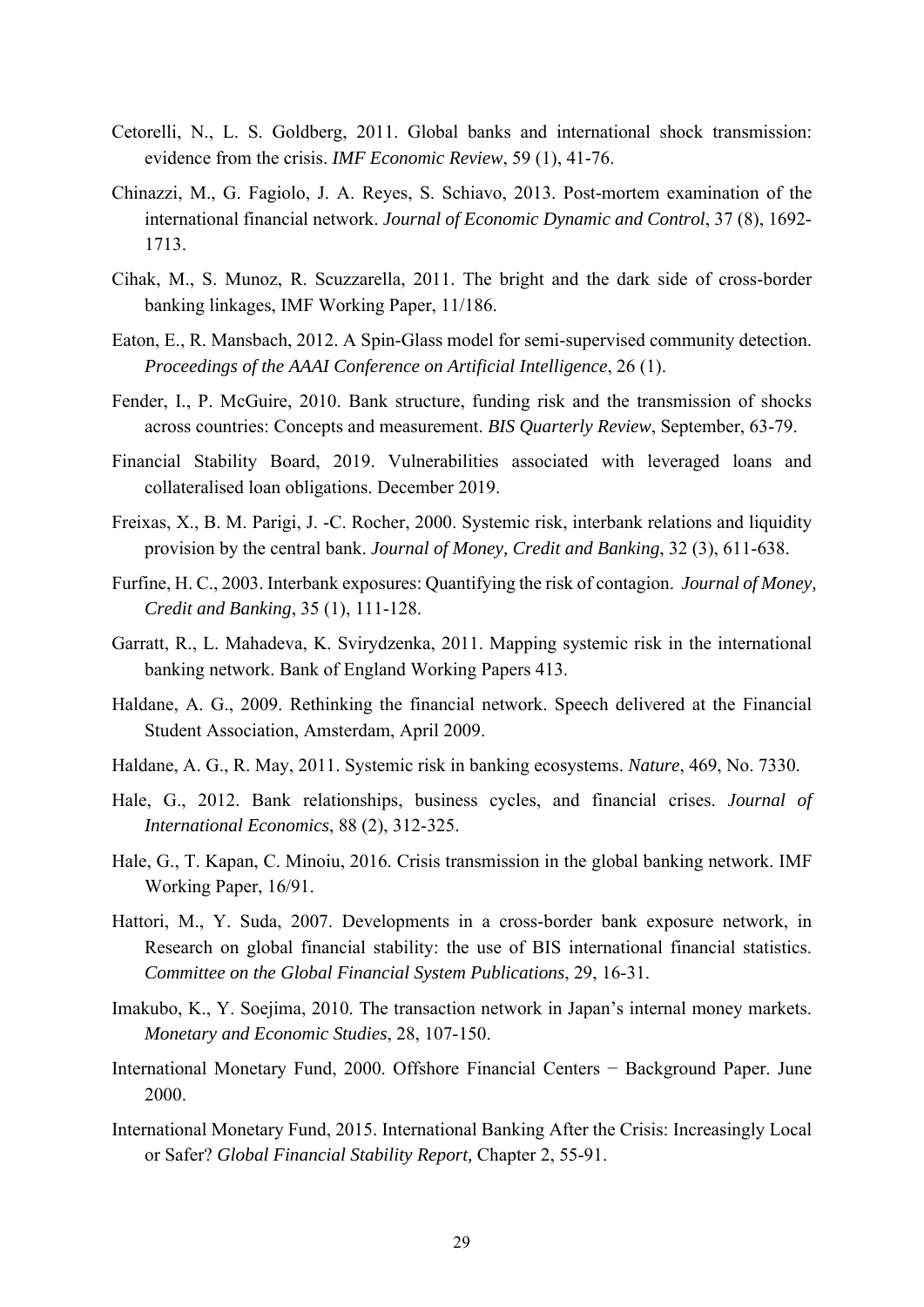- Kamber, G., C. Thoenissen, 2013. Financial exposure and the international transmission of financial shocks. *Journal of Money, Credit and Banking*, 45 (2), 127-158.
- Kalemi-Ozcan, S., E. Papaioannou, F. Perri, 2013. Global banks and crisis transmission. *Journal of International Economics*, 89 (2), 495-510.
- Koop, G., 2003. *Bayesian Econometrics*. Wiley.
- Lam, W. R., 2013. Japanese financial institutions expanding abroad: Opportunities and risks. *The Journal of Financial Perspectives*, 1 (3).
- LeSage, J., R. K. Pace, 2009. Introduction to Spatial Econometrics. Chapman & Hall/CRC.
- McGuire, P., N. Tarashev, 2008. Global monitoring with the BIS international banking statistics. BIS Working Papers, 244.
- Minoiu, C., J. A. Reyes, 2013. A network analysis of global banking: 1978–2010. *Journal of Financial Stability*, 9 (2), 168-184.
- Navaretti, G. B., G. Calzolari, A. F. Pozzolo, M. Levi, 2010. Multinational banking in Europefinancial stability and regulatory implications: Lessons from the crisis. *Economic Policy*, 25, 703-753.
- Neir, E., J. Yang, T. Yorulmazer, A. Alentorn, 2007. Network models and financial stability. *Journal of Economic Dynamics and Control*, 31 (6). 2033-2060.
- Newman, M. E. J., 2006. Modularity and community structure in networks. *Proceedings of the National Academy of Sciences*, 103 (23), 8577-8582.
- Ohtsuka, Y., T. Oga, K. Kakamu, 2010. Forecasting electricity demand in Japan: A Bayesian spatial autoregressive ARMA approach. *Computational Statistics & Data Analysis*, 54, 2721-2735.
- Peek, J., E. S. Rosenberg, 1997. The international transmission of financial shocks: The case of Japan. *American Economic Review*, 87 (4), 495-505.
- Peek, J., E. S. Rosenberg, 2000. Collateral damage: Effects of the Japanese bank crisis on real activity in the United States. *American Economic Review*, 90 (1), 30-45.
- Peltonen, A. T., M. Racan, P. Sarlin, 2015. Interconnectedness of the banking sector as a vulnerability to crises. European Central Bank Working Paper Series, No. 1866.
- von Peter, G., 2007. International banking centres: A network perspective. *BIS Quarterly Review*, December, 33-45.
- Puri, M., J. Rocholl, S. Stefeen, 2011. Global retail lending in the aftermath of the U.S. financial crisis: Distinguishing between supply and demand effects. *Journal of Financial Economics*, 100 (3), 556-578.
- Reichardt, J., S. Bornholdt, 2006. Statistical mechanics of community detection. *Physical Review E*, 74 (1). doi: 10.1103/PhysRevE.74.016110.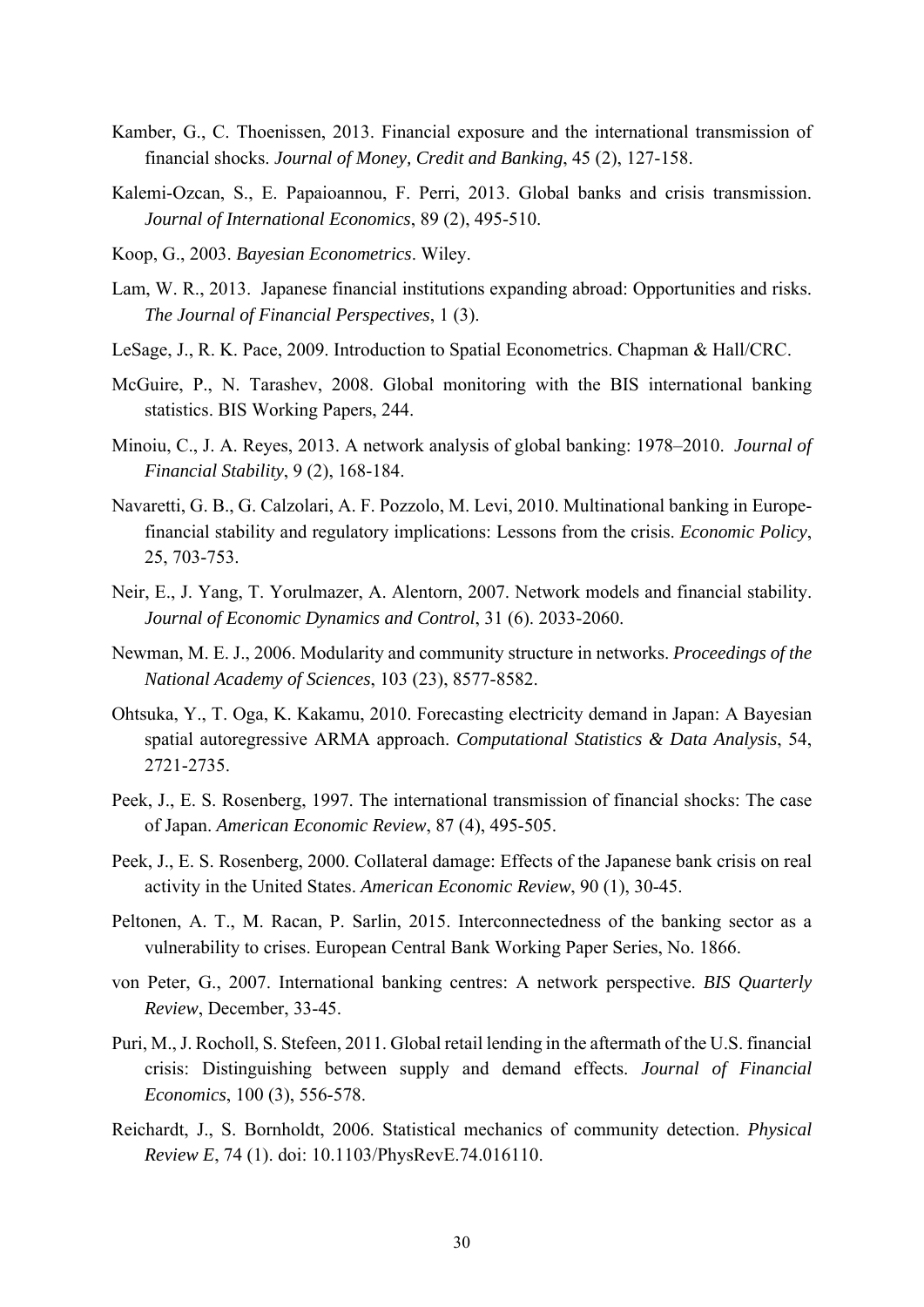- Schnabl, P., 2012. The international transmission of bank liquidity shocks: Evidence from an emerging market. *Journal of Finance*, 67 (3), 897-932.
- Shabani, M., A. Stenfors, J. Toporowski, 2016. Bank risk premia and Abenomics: The return of the Japan premium in the cross-currency swap market. LSE Financial Market Group Paper Series, Special Paper 242.
- Tonzer, L., 2015. Cross-border interbank networks, banking risk and contagion. *Journal of Financial Stability*, 18, 19-32.
- Upper, C., A. Worms, 2004. Estimating bilateral exposures in the German interbank market: Is there a danger to contagion? *European Economic Review*, 48 (4), 827-849.
- Wells, S., 2004. Financial interlinkages in the United Kingdom's interbank market and the risk of contagion. Bank of England Working Paper, 230.
- Zhou, X., F. Liu, J. Wang, T. Li, 2017. Evaluating influential nodes in social networks by local centrality with a coefficient. *International Journal of Geo-Information*, 6, 35.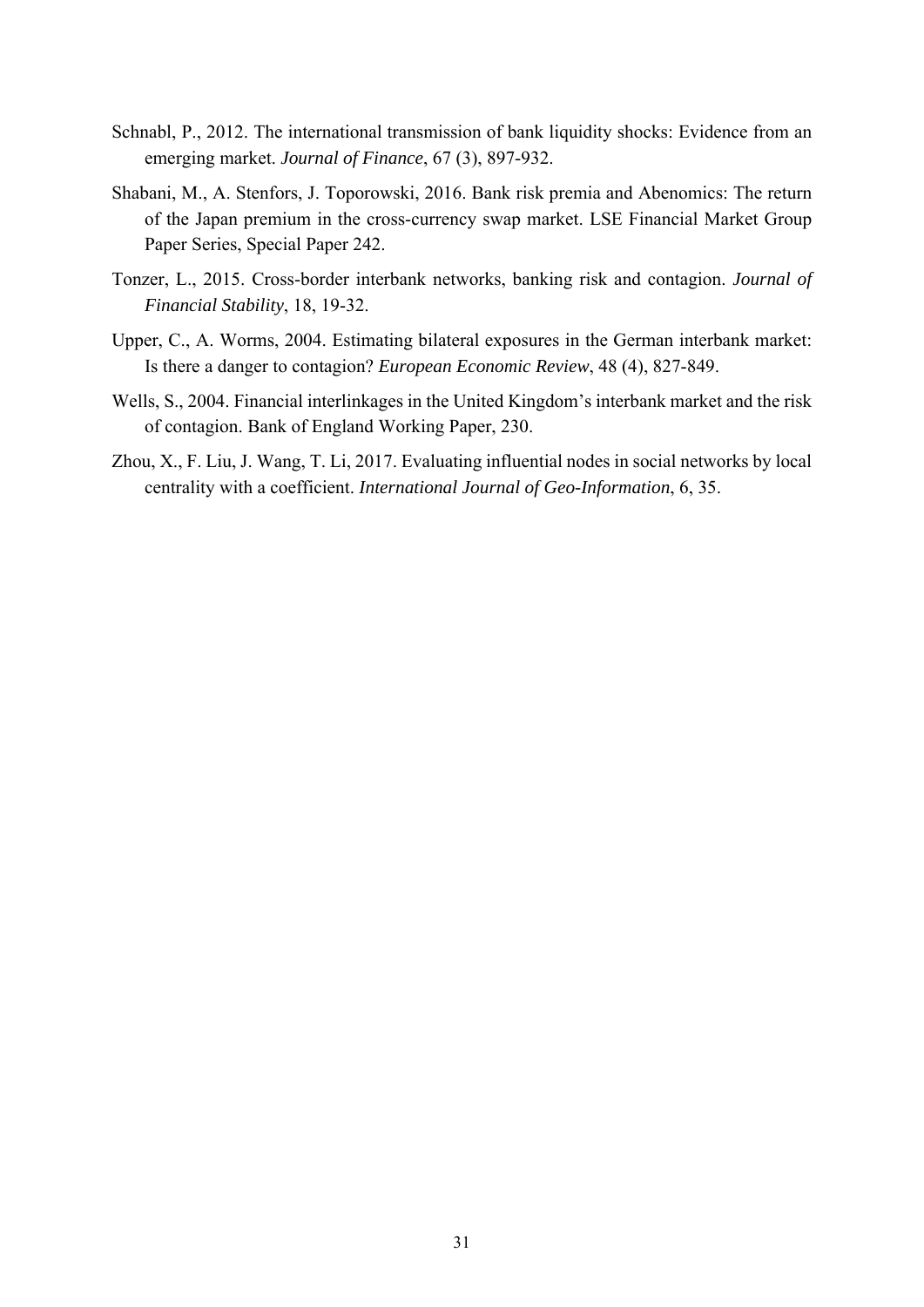# **Appendix Table and Figure**

| Country              | <b>Betweenness</b> |    | <b>Total Degree Eigenvector Centrality Community</b> |                  |
|----------------------|--------------------|----|------------------------------------------------------|------------------|
| Australia            | 8.676              | 69 | 0.084                                                | $\bf{B}$         |
| Austria              | 7.365              | 68 | 0.033                                                | ${\bf C}$        |
| <b>Bahamas</b>       | 0.000              | 20 | 0.018                                                | ${\bf F}$        |
| Bahrain              | 0.000              | 17 | 0.004                                                | $\boldsymbol{A}$ |
| Belgium              | 10.628             | 69 | 0.045                                                | ${\bf E}$        |
| Bermuda              | 0.000              | 21 | 0.016                                                | ${\bf E}$        |
| <b>Brazil</b>        | 1.795              | 53 | 0.053                                                | ${\bf F}$        |
| Canada               | 7.320              | 59 | 0.099                                                | ${\bf E}$        |
| Chile                | 0.669              | 46 | 0.034                                                | ${\bf F}$        |
| China                | 0.000              | 23 | 0.108                                                | $\mathbf{A}$     |
| Chinese Taipei       | 1.672              | 60 | 0.034                                                | A                |
| Cyprus               | 0.000              | 19 | 0.006                                                | $\mathbf D$      |
| Denmark              | 6.774              | 68 | 0.016                                                | ${\bf E}$        |
| Finland              | 1.648              | 43 | 0.022                                                | ${\bf E}$        |
| France               | 11.328             | 70 | 0.201                                                | ${\bf E}$        |
| Germany              | 10.147             | 68 | 0.240                                                | E                |
| Greece               | 1.337              | 56 | 0.009                                                | $\mathbf D$      |
| Guernsey             | 0.000              | 18 | 0.009                                                | E                |
| Hong Kong SAR        | 0.000              | 24 | 0.142                                                | $\mathbf{A}$     |
| India                | 0.000              | 21 | 0.051                                                | A                |
| Indonesia            | 0.000              | 22 | 0.021                                                | A                |
| Ireland              | 6.532              | 67 | 0.086                                                | $\mathbf D$      |
| Isle of Man          | 0.000              | 18 | 0.002                                                | D                |
| Italy                | 4.101              | 59 | 0.092                                                | D                |
| Japan                | 10.853             | 69 | 0.212                                                | A                |
| Jersey               | 0.000              | 20 | 0.015                                                | E                |
| Luxembourg           | 0.000              | 26 | 0.114                                                | ${\bf E}$        |
| Malaysia             | 0.000              | 19 | 0.017                                                | $\boldsymbol{A}$ |
| Mexico               | 0.380              | 37 | 0.062                                                | A                |
| Netherlands          | 6.844              | 59 | 0.100                                                | E                |
| New Zealand          | 0.000              | 18 | 0.050                                                | $\bf{B}$         |
| Norway               | 0.000              | 23 | 0.028                                                | E                |
| Panama               | 2.256              | 50 | 0.010                                                | A                |
| Philippines          | 0.000              | 18 | 0.008                                                | Ε                |
| Portugal             | 6.619              | 63 | 0.015                                                | $\mathbf D$      |
| Russia               | 0.000              | 20 | 0.017                                                | $\mathbf C$      |
| Singapore            | 0.000              | 24 | 0.083                                                | $\bf{B}$         |
| South Africa         | 0.000              | 23 | 0.010                                                | A                |
| South Korea          | 6.159              | 64 | 0.054                                                | A                |
| Spain                | 11.328             | 70 | 0.079                                                | $\mathbf D$      |
| Sweden               | 5.194              | 63 | 0.030                                                | Ε                |
| Switzerland          | 11.328             | 70 | 0.068                                                | A                |
| Turkey               | 4.292              | 58 | 0.020                                                | A                |
| United Kingdom       | 11.328             | 70 | 0.425                                                | $\mathbf D$      |
| <b>United States</b> | 9.426              | 69 | 0.739                                                | A                |
| Vietnam              | 0.000              | 17 | 0.006                                                | $\mathbf C$      |

# **Table 1A: Countries included in the analysis and network measures for 2017 Q4**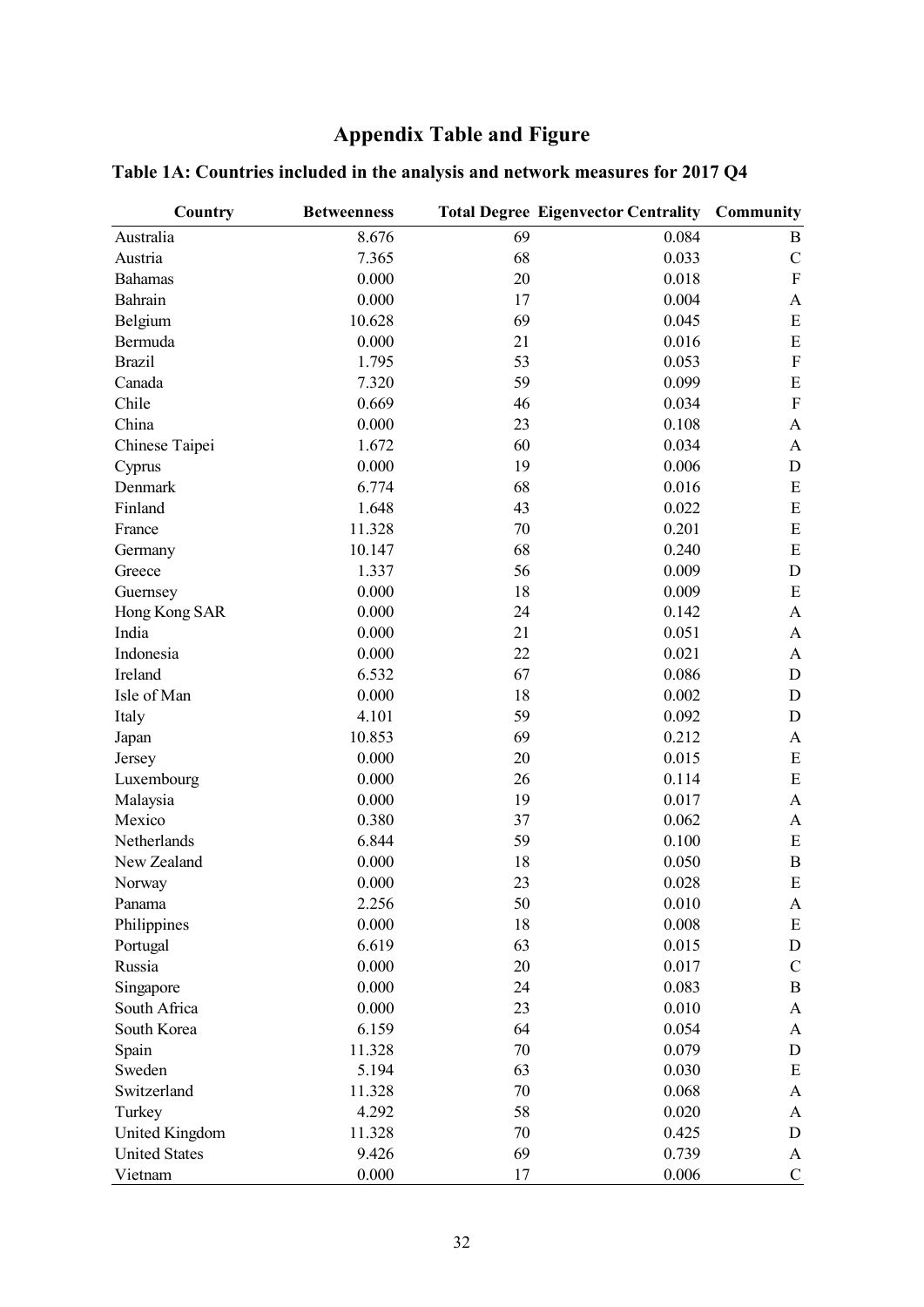



Notes: The above graph is a representation of the bilateral cross-border claims of 47 banking systems' countries for 2017 Q4. We detect six communities within the global network, denoted by different shades of color.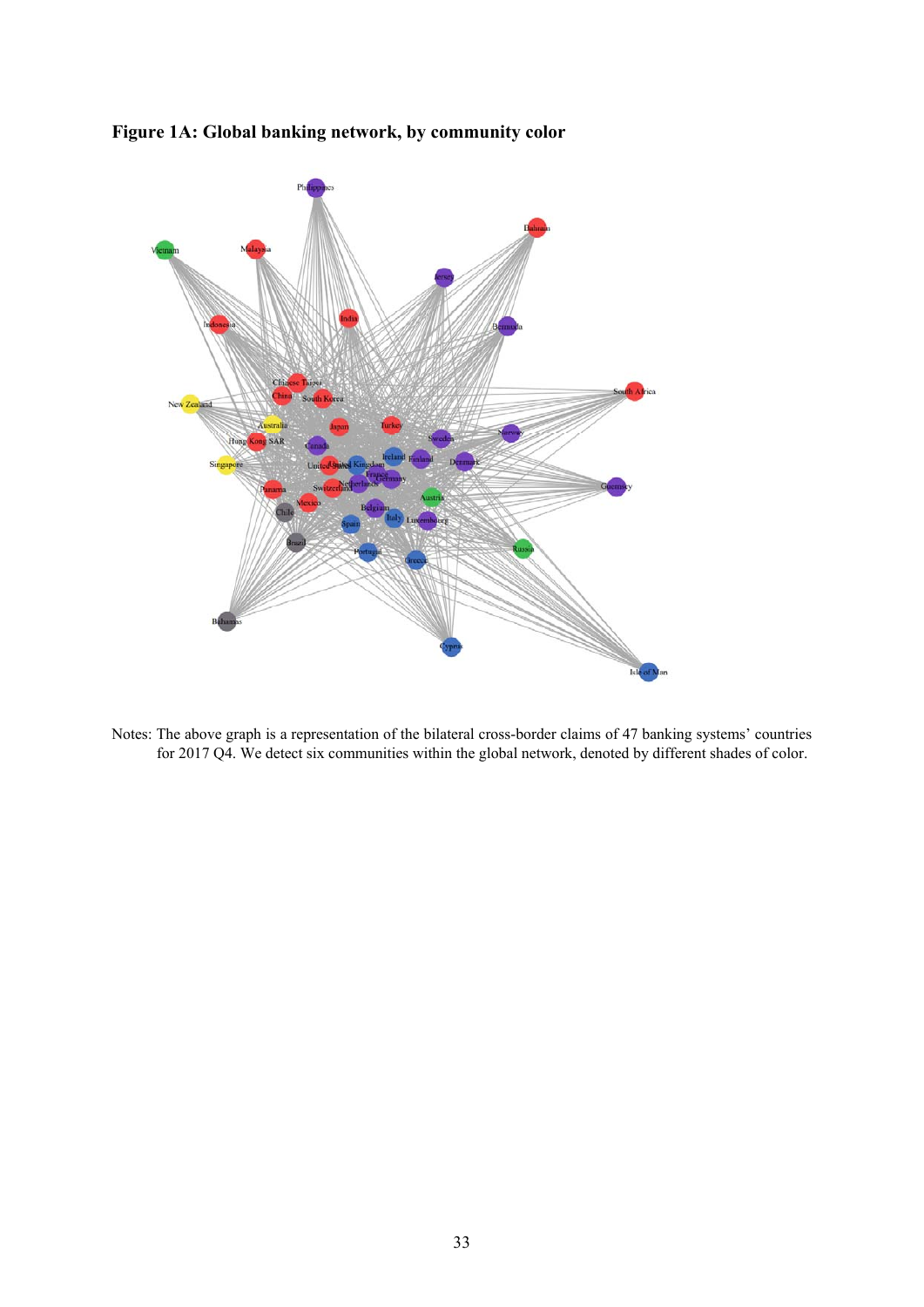#### **Appendix 1: Cluster Spinglass community detection approach**

We select the Spin-Glass community detection approach as this is best suited to the analysis of networks, where communities can overlap. Furthermore, this approach remedies a common deficit of the Newman and Girvan (2006) method, in that the latter often produced results with similar modularity scores but very different compositions (Eaton and Mansbach, 2012). The Spin-Glass approach allows for a semi-supervised approach; the number of selected spin states denotes the maximum number of regional communities which the algorithm is permitted partition the global network (a graph  $G$ ) into. In our analysis, we set this value at six to reflect the six inhabited continents.

We consider a graph notation  $G = (V, A)$ , where  $V = \{v_1, v_2, ..., v_n\}$  are vertices representing BIS reporting and counterparty countries.  $A$  is an adjacency matrix which specifies the presence of claims (denoted by  $e_{ij}$ ) between countries  $(v_i, v_j)$ . Initially the approach follows the Newman-Girvan approach which seeks to minimise edge betweenness centrality and removes the highest valued edges to reveal communities within the network.

We define

$$
m=\frac{1}{2}\sum_{i,j}A_{i,j},
$$

and the modularity of the graph:

$$
Q(C) = \frac{1}{2m} \sum_{i,j} (A_{ij} - P_{ij}) \delta(C_i, C_j),
$$

where Q denotes the modularity of a pair of communities. Note that  $\delta(C_i, C_i)$  takes on the value of one if  $v_i$  and  $v_j$  belong to the same community (such that  $C_i = C_j$ ), and zero otherwise.

To identify modularity  $(Q)$  the Spin-Glass method takes on the approach found in the 'Potts Model,' which is a multi-spin approach over a range of possible values (equal to  $2m$ ). These spins generate the probability values (such as  $A_{ij}$  in the above expression). Here the degree of each reporting country is given as:  $d_i = \sum_j A_{ij}$ , which substitutes into the following to give the probability values:

$$
P_{ij} = \frac{d_i d_j}{2m}.
$$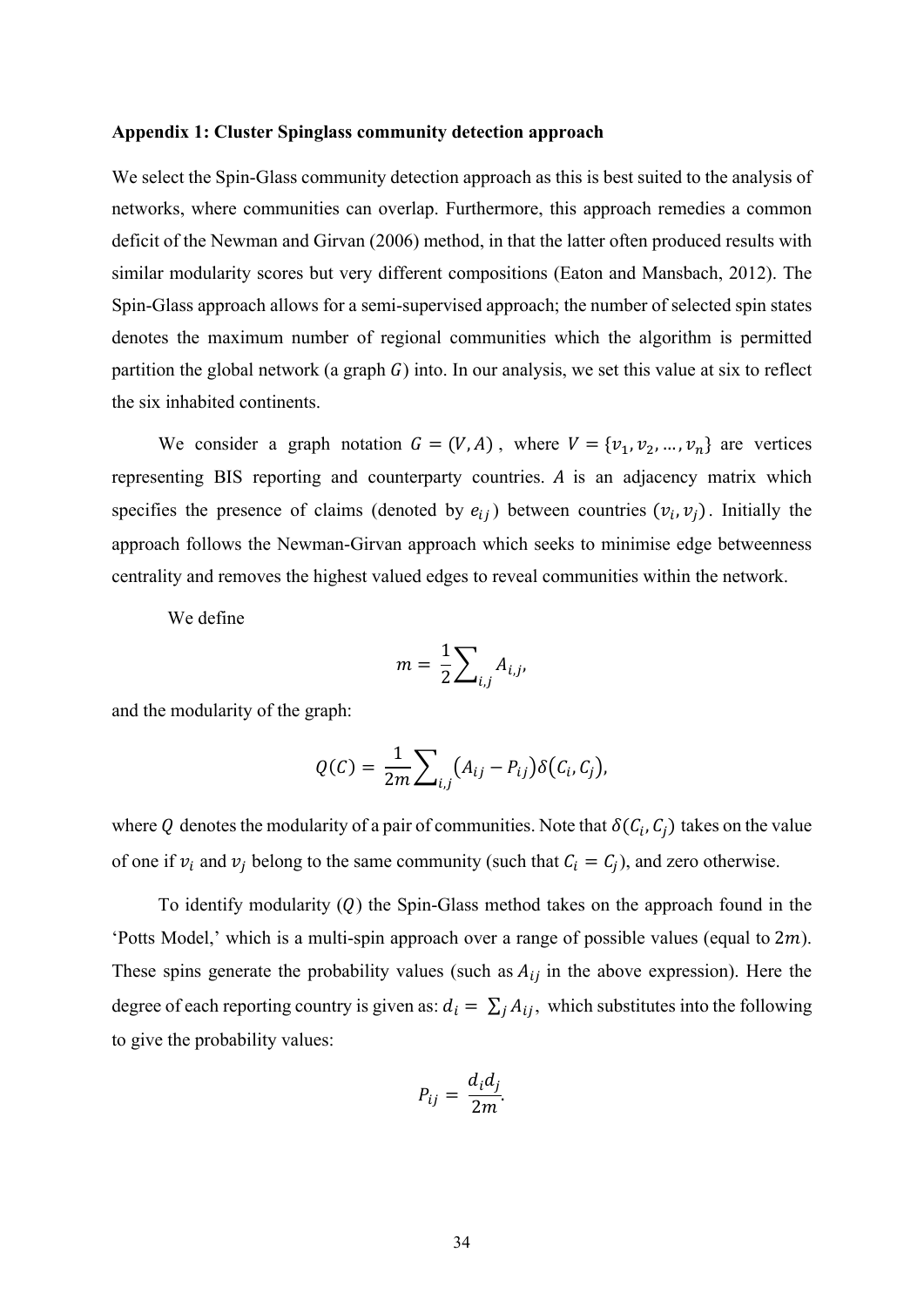The Potts model allows for the estimation of up to  $k$  communities but supports natural identification of q communities such that  $q \leq k$  (see Easton and Mansbach, 2012).

The Potts Model employs a Hamiltonian cycle to examine clusters  $(C)$  to which vertices  $(v_i, v_j)$  belong. This is obtained in probabilistic terms, within the Hamiltonian function. The functions ground state is:

$$
H(C) = -\sum_{i \neq j} a_{ij} A_{ij} \delta(C_i, C_j) + \sum_{i \neq j} b_{ij} (1 - A_{ij}) \delta(C_i, C_j)
$$
  
+ 
$$
\sum_{i \neq j} c_{ij} A_{ij} (1 - \delta(C_i, C_j)) - \sum_{i \neq j} d_{ij} (1 - A_{ij}) (1 - \delta(C_i, C_j)).
$$

Here the first line captures internal links within a community, the second captures missing links within a community, the third captures links outside the community and finally the fourth term reflects external missing links (Reichardt and Bornholdt, 2006). Over all this seeks to reward connections within communities and to minimise instances of connections outside of communities. When examining deviations from a global network, we employ a general probability function  $(\gamma P_{ij})$  to express the Hamiltonian function in the following reduced form:

$$
H(C) = -\sum_{i \neq j} (A_{ij} - \gamma P_{ij}) \delta(C_i, C_j).
$$